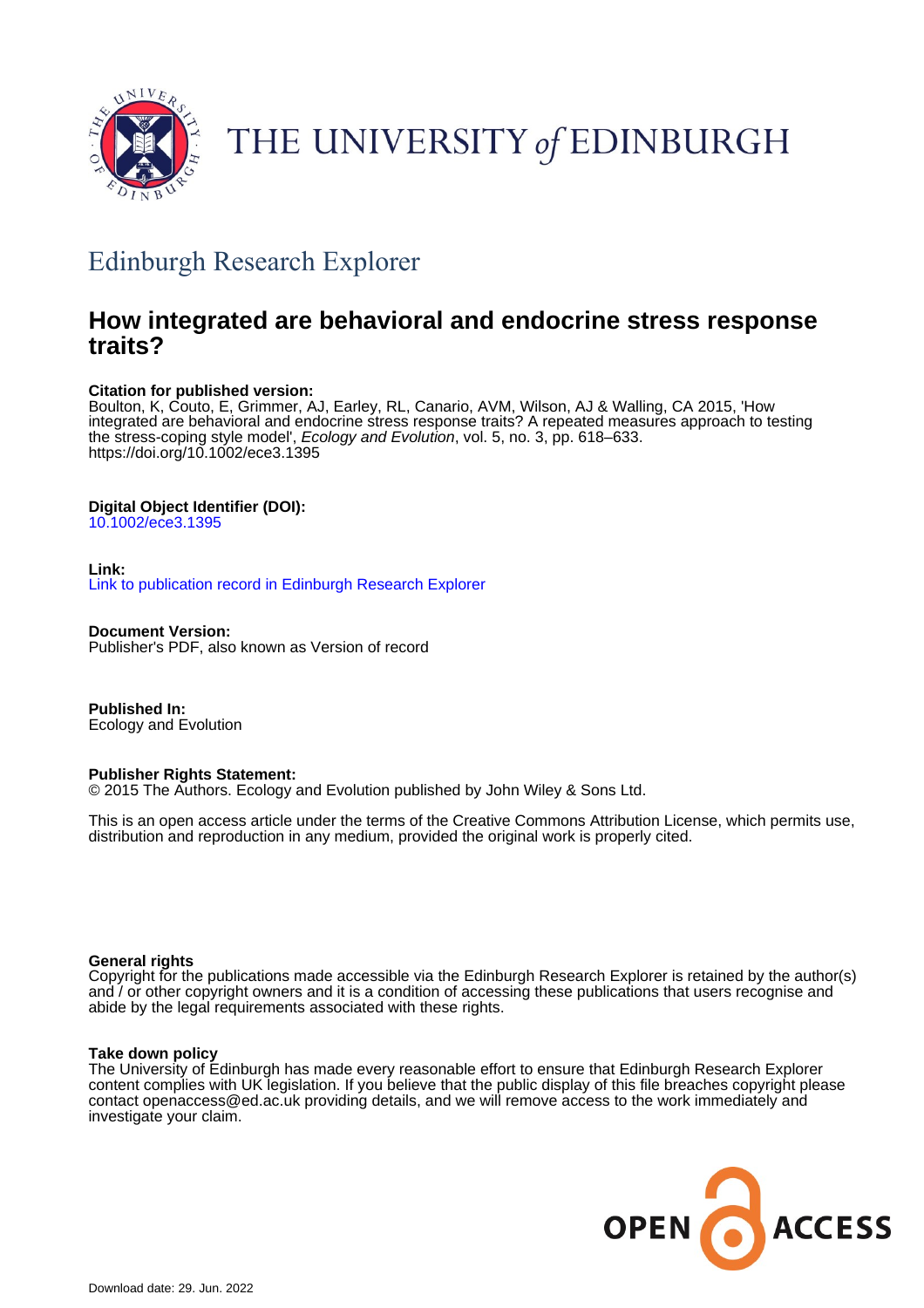**Open Access** 

## How integrated are behavioral and endocrine stress response traits? A repeated measures approach to testing the stress-coping style model

Kay Boulton<sup>1</sup>, Elsa Couto<sup>2</sup>, Andrew J. Grimmer<sup>3</sup>, Ryan L. Earley<sup>4</sup>, Adelino V. M. Canario<sup>2</sup>, Alastair J. Wilson<sup>3,†</sup> & Craig A. Walling<sup>1,†</sup>

<sup>1</sup>Institute of Evolutionary Biology, University of Edinburgh, West Mains Road, Edinburgh EH9 3JT, U.K.

<sup>2</sup>CCMar, University of Algarve, Campus de Gambelas, 8005-139 Faro, Portugal

<sup>3</sup>College of Life and Environmental Sciences, University of Exeter, Cornwall Campus, Treliever Road, Penryn, Cornwall TR10 9EZ, U.K.

4 Department of Biological Sciences, University of Alabama, 300 Hackberry Lane, Box 870344, SEC Building, Tuscaloosa, Alabama 35487

#### Keywords

11-ketotestosterone, Boldness, cortisol, multivariate behavior, repeatability, waterborne steroid collection.

#### Correspondence

Alastair J. Wilson, College of Life and Environmental Sciences, University of Exeter, Cornwall Campus, Treliever Road, Penryn, Cornwall TR10 9EZ, U.K. Tel: +44 (0)1326 255131; Fax: +44 (0)1326 371859; E-mail: a.wilson@ex.ac.uk

#### Funding Information

This work was supported by an EPSRC studentship to KB and a BBSRC fellowship to AJW. CAW was supported by a NERC Junior Research Fellowship.

Received: 4 December 2014; Accepted: 15 December 2014

#### Ecology and Evolution 2015; 5(3): 618–633

doi: 10.1002/ece3.1395

† Authors have contributed equally.

#### Abstract

It is widely expected that physiological and behavioral stress responses will be integrated within divergent stress-coping styles (SCS) and that these may represent opposite ends of a continuously varying reactive–proactive axis. If such a model is valid, then stress response traits should be repeatable and physiological and behavioral responses should also change in an integrated manner along a major axis of among-individual variation. While there is some evidence of association between endocrine and behavioral stress response traits, few studies incorporate repeated observations of both. To test this model, we use a multivariate, repeated measures approach in a captive-bred population of Xiphophorus birchmanni. We quantify among-individual variation in behavioral stress response to an open field trial (OFT) with simulated predator attack (SPA) and measure waterborne steroid hormone levels (cortisol, 11-ketotestosterone) before and after exposure. Under the mild stress stimulus (OFT), (multivariate) behavioral variation among individuals was consistent with a strong axis of personality (shy–bold) or coping style (reactive–proactive) variation. However, behavioral responses to a moderate stressor (SPA) were less repeatable, and robust statistical support for repeatable endocrine state over the full sampling period was limited to 11-ketotestosterone. Although post hoc analysis suggested cortisol expression was repeatable over short time periods, qualitative relationships between behavior and glucocorticoid levels were counter to our a priori expectations. Thus, while our results clearly show among-individual differences in behavioral and endocrine traits associated with stress response, the correlation structure between these is not consistent with a simple proactive–reactive axis of integrated stress-coping style. Additionally, the low repeatability of cortisol suggests caution is warranted if single observations (or indeed repeat measures over short sampling periods) of glucocorticoid traits are used in ecological or evolutionary studies focussed at the individual level.

## Introduction

When challenged by adverse and uncontrollable environmental stimuli, animals use behavioral and physiological components of the stress response to maintain homeostasis (Selye 1973; Johnson et al. 1992; Chrousos 1998) and minimize loss of fitness (Levine and Ursine 1991; Blas et al. 2007; Breuner et al. 2008; Koolhaas et al. 2011). Stress response may vary among individuals within a population (Huntingford 1976; Verbeek et al. 1996; Devries 2002), a phenomenon that has led researchers to postulate the existence of "stress-coping styles" (SCS) (Benus et al. 1991; Koolhaas et al. 1997, 1999; Korte et al. 2005). Under the SCS model, it is widely expected that behavior and physiology will be integrated within divergent coping styles typically characterized as being either proactive or

This is an open access article under the terms of the Creative Commons Attribution License, which permits use, distribution and reproduction in any medium, provided the original work is properly cited.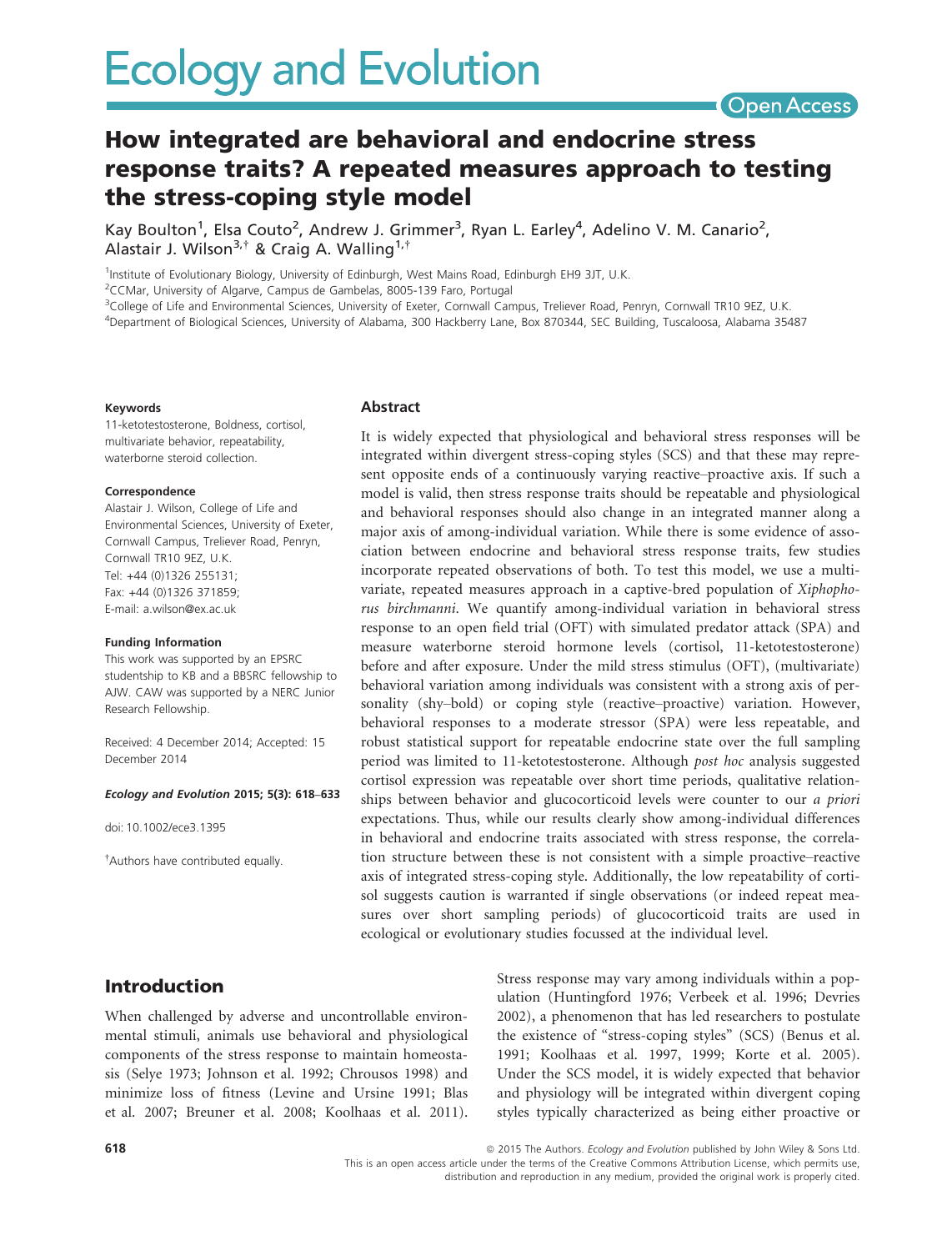reactive (Koolhaas et al. 1997). Proactive individuals actively challenge stressors and present behavioral profiles consistent with bold personalities (e.g., Brown et al. 2007; Thomson et al. 2011), rapidly develop rigid routines and usually have low hypothalamic–pituitary–adrenal (HPA) (or in fishes hypothalamic–pituitary–interrenal (HPI) activity). In contrast, reactive individuals demonstrate low levels of aggression and appear to be more flexible in their behavioral responses, tending toward raised HPA/ HPI activity (e.g., Øverli et al. 2007; Carere et al. 2010). Although often presented as dichotomous, proactive and reactive coping styles may actually represent opposite ends of a continuously varying axis of SCS (Barreto and Volpato 2011). If the SCS model is valid, then stress response traits should not only be repeatable, but physiological and behavioral responses ought to change in an integrated manner along a major axis of among-individual variation, that is, there should be strong among-individual covariation between physiological and behavioral responses (Wechsler 1995). Here, using a freshwater fish population, we investigate among-individual (co)variation in behavioral and endocrine stress response traits to test these predictions and thus evaluate the SCS.

In general, studies of vertebrate stress responses have focused primarily on neuroendocrine physiology. Much is now known about the general mechanisms whereby stress exposure stimulates uptake and transfer of oxygen, reallocates energy away from reproduction and growth and, under chronic exposure, suppresses immune function (Wendelaar Bonga 1997). Despite this, comparatively few studies to date have directly tested for repeatable, amongindividual variance in stress-related endocrine traits (but see e.g., Andrade et al. 2001; Ferrari et al. 2013). Nonetheless, genetic studies have provided evidence of heritable variation for endocrine response to stress in many taxa (e.g., Silberg et al. 1999; Evans et al. 2007), and a trait cannot be heritable without being repeatable. In fishes, genetic variation for plasma cortisol (F) levels has been demonstrated widely (e.g., Pickering and Pottinger 1989; Fevolden et al. 1993; Barton 2002; Pottinger 2010). Artificial selection on rainbow trout (Oncorhynchus mykiss) has successfully generated high and low poststress cortisol lines (Pottinger and Carrick 1999), while quantitative trait loci (QTL) for endocrine stress response traits have been mapped in several aquaculture species (Massault et al. 2010; Boulton et al. 2011).

Even though endocrine processes may be important for coping with acute stress challenges, it should also be recognized that behavioral responses such as freezing, fighting, or fleeing may be critical in some contexts (e.g., response to predation attempt) (Blanchard et al. 1998). There is evidence for alternative behavioral stress response profiles in rodents (Benus et al. 1991; Sgoifo et al. 1998; Koolhaas et al. 1999; Veenema 2009), birds (e.g., Carere et al. 2003; Fraisse and Cockrem 2006), and livestock (Hessing et al. 1994). In many cases, associations between single behaviors and HPA activity have been found, consistent with SCS (e.g., Sutherland and Huddart 2012; Wesley et al. 2012). More generally, empirical studies in the burgeoning field of animal personality (Sih et al. 2004; Réale et al. 2007) have emphasized that amongindividual (i.e., repeatable) variation in behavior is taxonomically widespread. This is certainly true for behaviors associated with stress exposure (e.g., Wilson 1998; Gosling and John 1999; Briffa et al. 2008; Rudin and Briffa 2012), leading some authors to argue that SCS and personality are closely related concepts (at least as applied to animals) if not necessarily synonymous (Connor-Smith and Flachsbart 2007; Øverli et al. 2007; Castanheira et al. 2013).

Along a reactive–proactive axis of SCS, behavior is expected to change in a manner broadly corresponding to the axis of "shyness–boldness" described in the personality literature (Wilson et al. 1994; Winberg et al. 2007; for example, Budaev 1997; Huntingford et al. 2010; Raoult et al. 2012). Empirical studies demonstrating variation in boldness have been conducted in many taxa including fishes (e.g., Budaev et al. 1999; Bell et al. 2009). While there is some evidence of association between endocrine and behavioral stress response traits in a range of taxa (e.g., Andrade et al. 2001; Creel 2001; Thaker et al. 2009; Archard et al. 2012), few studies have incorporated repeated observations on both traits (but see Ellis et al. 2004; Sebire et al. 2007; Ferrari et al. 2013). This is an important limitation because repeated measures are required to partition the among-individual differences expected under the SCS model from sources of withinindividual (i.e., observation specific) variation (Dingemanse et al. 2010; Dochtermann and Roff 2010; Dingemanse and Dochtermann 2013). Therefore, two key questions remain largely unanswered. Firstly, to what extent are endocrine stress responses a repeatable phenotype of the individual? Secondly, assuming that correlations between behavioral and endocrine stress responses are apparent, to what extent are these driven by amongindividual (repeatable) differences, and do they mirror patterns expected under SCS?

Here, we aim to address these questions using a small tropical freshwater fish, Xiphophorus birchmanni. In this species, we have previously demonstrated a strong axis of among-individual variation in boldness that is stable over long periods, that is, representative of expected life span (Boulton et al. 2014). We now expand on this previous work to ask whether there is also among-individual variation in endocrine physiology, and whether behavioral and endocrine responses to a stressor are integrated in a manner consistent with SCS. To investigate behavioral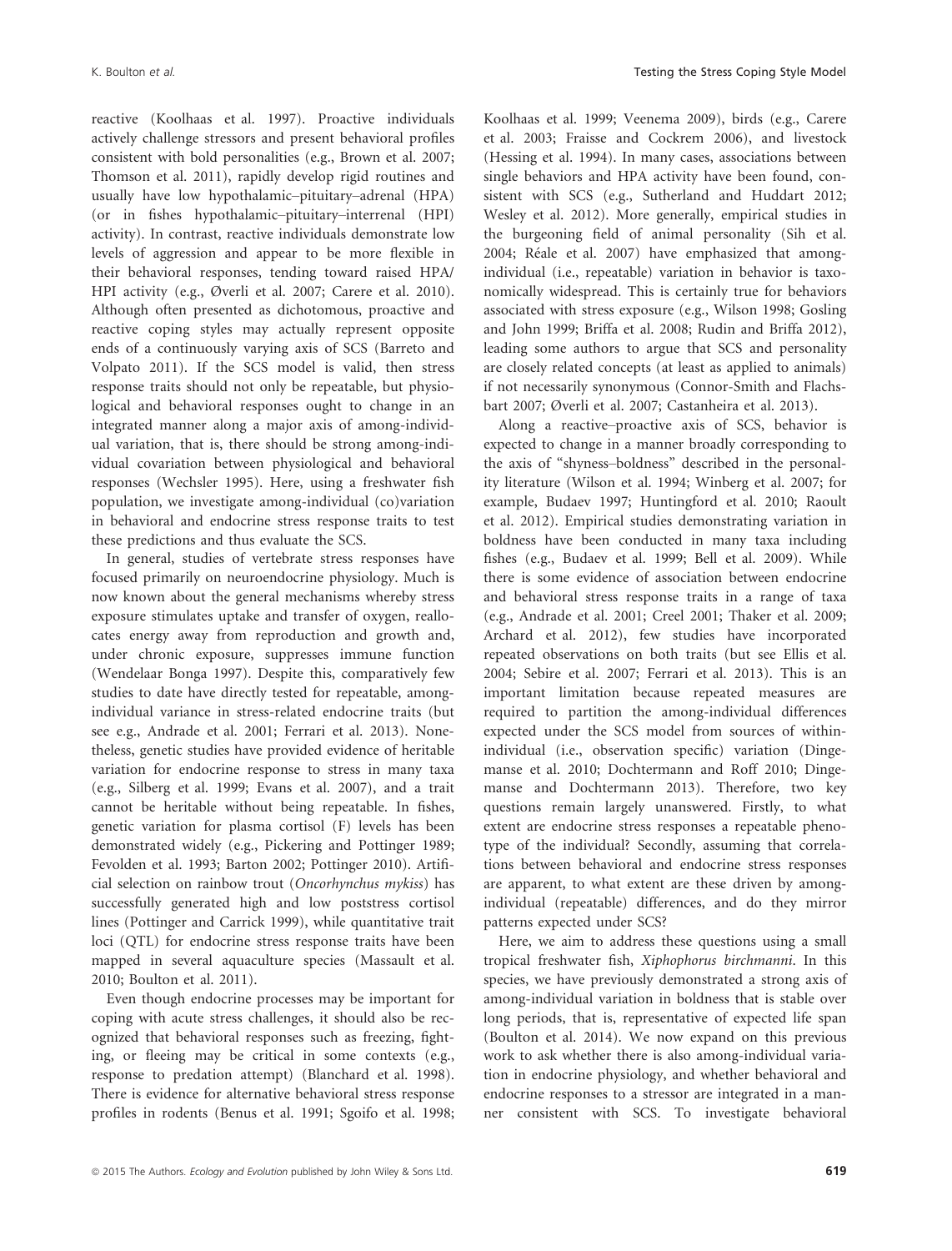response, we subject fish to a modified open field trial (OFT, a mildly stressful novel situation), coupled with a simulated predator attack. We used a modified decoy heron for this purpose as members of the Ardeidae family are known to predate the Arroyo Coacuilco river (near Coacuilco, municipality of San Felipe Orizatlán, Hidalgo, Mexico) where the population of fish studied was ancestrally sourced (GG Rosenthal, personal communication). To investigate endocrine state, we quantify cortisol (F), the principal, and most frequently measured glucocorticoid in fishes released by activation of the hypothalamic– pituitary–interrenal (HPI) axis on exposure to stressors (Mommsen et al. 1999). In addition, we quantify 11-ketotestosterone (11KT), an important androgen in teleosts (Mayer et al. 1990; Mommsen et al. 1999). Although not normally considered a stress hormone per se, many studies point toward a link between gonadal steroids and personality traits such as aggression and boldness (Pellis and Mckenna 1992; Borg and Mayer 1995; Oliveira et al. 2002; Taves et al. 2009; Koolhaas et al. 2010). Here, we seek to test three specific predictions: (1) that fish exposed to stressors differ consistently in behavioral responses thus aligning with expectations under a shy– bold personality paradigm; (2) that there is repeatable variation for prestressor endocrine state and/or change in hormone levels following stress exposure; (3) that behavioral and endocrine stress response traits (co)vary and correlation exists at the among-individual level, with bolder individuals having lower HPA/HPI activity as predicted by the SCS model.

## Methods

#### Animal husbandry

Twenty male Xiphophorus birchmanni (Fig. 1) were sampled haphazardly from a stock tank containing secondgeneration captive-bred fish. Animals were of unknown age but of similar size (1.16  $\pm$  0.073 g) and developmental stage. All were sexually mature based on external assessment of gonopodium development. Fish were then housed individually in half sections of ten 30 L  $(37 \times 37 \times 22 \text{ cm})$  tanks, divided by opaque, water permeable dividers constructed from Perspex frames covered with dark-colored fine-gauge nylon net. Ten half-tanks were contained within a stack sharing a common recirculating water supply; thus, within a stack fish were physically and visually, although not chemically isolated. Individual rather than group housing was used to prevent among-individual variation in exposure to social stress caused by dominance interactions (i.e., subordinates being subject to higher aggression) that are well characterized in male swordtails (Earley 2006; Wilson et al. 2013). Fish were maintained at 21–23°C on a 12:12 light:dark cycle. Fish were fed twice per day, using a mix comprising equal quantities of crushed spirulina (ZM systems, U.K.: [http://](http://www.zmsystems.co.uk/) [www.zmsystems.co.uk/](http://www.zmsystems.co.uk/)) and brine shrimp flake in the morning followed by a previously frozen mixture of bloodworm, brine shrimp nauplii, and daphnia in the late afternoon. Fish were not fed on the morning of days when they underwent trials.

#### Behavioral trials

Following collection of a pretrial water sample for hormone assay (see below), each fish was placed in an empty  $45 \times 25 \times 25$  cm glass tank filled to a depth of 8 cm with 9 L of clean water. The tank was positioned on an



Figure 1. Setup of experimental arena for behavioral trials showing (A) an overhead view with tank dimensions, and (B) the position and dimensions of the decoy heron used to simulate an avian predation event. Zones 1 and 2 are defined for scoring by tracking software only and were of equal area. The refuge comprises a triangle of aquarium filter foam taped just above the water level (2.5 cm) to give the impression of a bank to hide under. A piece of card (of similar size and shape) was also placed under this corner of the tank. The decoy heron was positioned so as not to cast a shadow over the arena, its downward swing constrained to stop with the beak at water level.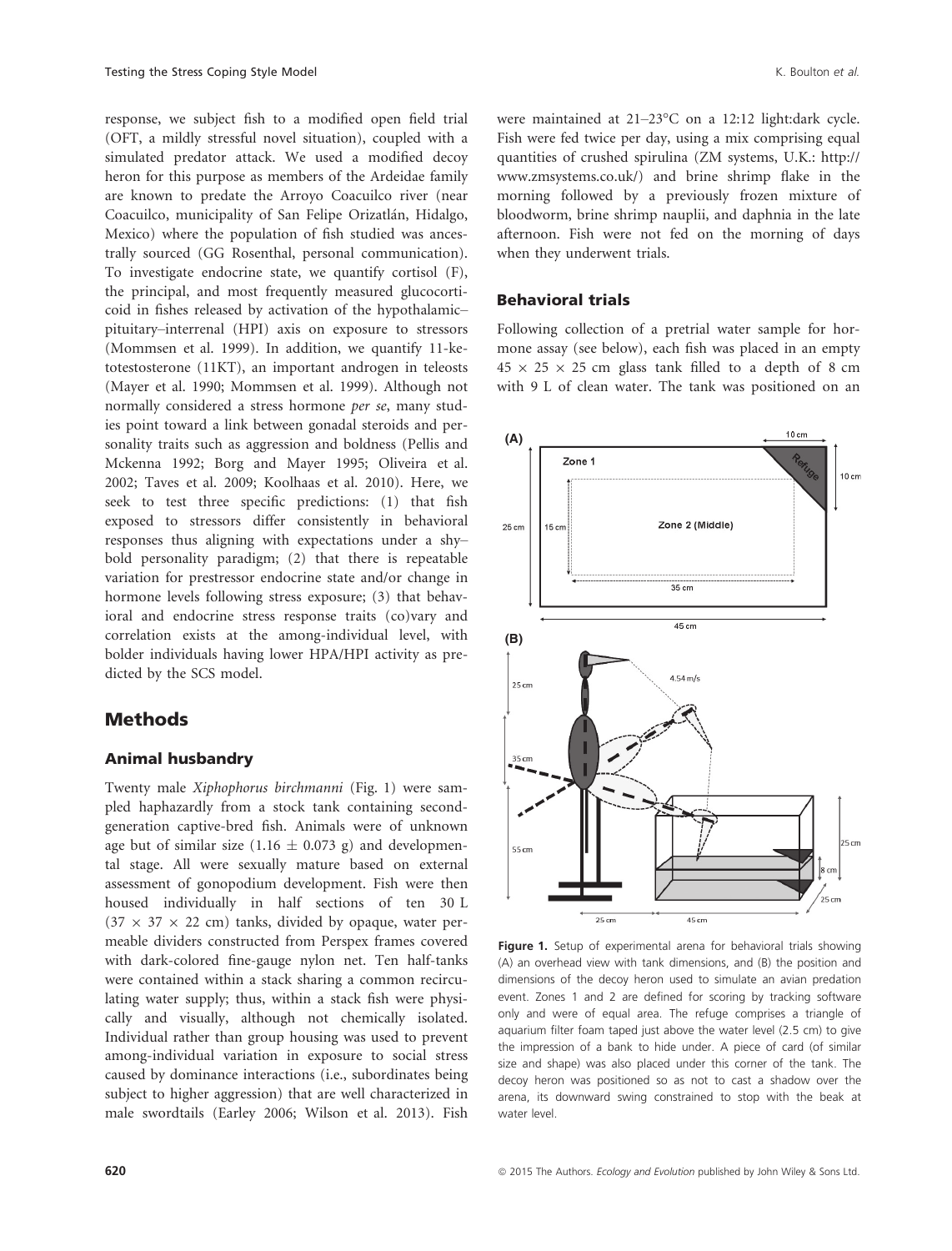illuminated light box (illuminated area of 594  $\times$  420 mm with an LED light source of approximately 1500 lux and color temperature of 9000 kelvin), increasing contrast to allow data extraction using video-based tracking software. A small refuge was created in the tank by attaching a triangular piece of aquarium filter foam  $(10 \times 10 \times 14$  cm) just above the water (2.5 cm) in one corner (Fig. 1A). An equally sized piece of card was placed below the tank in the same corner. Thus when within the refuge, the fish was not visible from above and was shielded from light coming from below. A Sunkwang C160 video camera fitted with a 5–50 mm manual focus lens was suspended above the apparatus.

Following introduction to the tank, each fish was allowed 300 sec to acclimate to the experimental arena and thereafter behavior was recorded for 120 sec (at 15 frames  $s^{-1}$ ) on video (described below). Note that being placed in a novel environment is considered to be a mild stress stimulus in small fishes (Burns 2008). A further (moderate) acute stress exposure was then imposed, using a plastic decoy heron fixed to a home-made swinging stand to simulate an avian predation event (Barber et al. 2004) (Fig. 1B). The decoy was positioned in such a way that it did not create a shadow over the arena in the upright position. When released, the decoy swung down rapidly (accelerating to approximately 4.5 m  $s^{-1}$ ) toward the tank. The swing was limited to stop the decoy abruptly (with the beak at water level) causing a loud percussive sound and vibration that disturbed the tank. A further 120 sec of behavior was recorded before the fish was removed for collection of the post-trial water sample. Water in the experimental tank was replaced prior to the next trial. The entire sampling process was repeated five times at 4 day intervals. All fish were sampled on each occasion (in variable order, to avoid confounding any diurnal effects with individual identity) with the exception of one individual that died between the fourth and fifth trials. Two 165 L glass tanks (122  $\times$  45  $\times$  30 cm) were used to store water at room temperature to supply the behavior trials and hormone collection beakers (see below).

Data were extracted from videos using tracking software from Biobserve ([http://www.biobserve.com/prod](http://www.biobserve.com/products/viewer/index.html)[ucts/viewer/index.html\)](http://www.biobserve.com/products/viewer/index.html). Specifically, for the 120-sec period before the heron strike, we measured track length (TL, total distance moved in cm); percentage of time being active (ACT; defined as moving at  $>1.5$  cm s<sup>-1</sup>); percentage of tank basal area covered (AC); time in middle of tank (TIM, in sec, Fig. 1A). These traits were selected based on a previous independent study using a slightly different experimental arena (the same tank but with no refuge) that showed them to be repeatable and indicative of a major axis of boldness variation in this population of X. birchmanni (Boulton et al. 2014). In addition, we recorded time spent out of the refuge (TOR), our a priori expectation being that this would be consistently higher in bold individuals. Based on pilot data, we had expected all fish to respond to the acute stressor (simulated predation event) by immediately entering the refuge and indeed this was observed in all but two trials. However, while we had planned to use a continuous measure of latency to re-emerge as a further metric of behavioral stress response, in approximately two-thirds of trials, the fish did not re-emerge within the subsequent two-minute observation period. Due to this data censoring, we used emergence from the refuge (em-REF) as a binary behavioral response to the acute stressor (1 the fish re-emerged, 0 it did not). Although continuously varying emergence times could have been collected for more (or all) fish by extending the postpredation observation period (or observing until emergence), this would have negatively impacted our ability to manage the endocrine sampling (conducted immediately before and after trials; see below) without compromising sample size.

#### Endocrine assays

We used a noninvasive method to assess individual endocrine state from holding water samples (Ellis et al. 2004). This allows repeated sampling of small fish that would not survive invasive collection of blood plasma for assay. Water samples were collected pre- and postbehavioral trial as follows. Non-PET plastic inserts for 500-mL glass beakers were custom-made by cutting the neck from cylindrical 500-mL opaque Nalgene bottles and drilling drainage-holes into the base (following Archard and Braithwaite 2011). These inserts were used to capture and transfer fish from tanks to beakers on all occasions. First, fish in home tanks were quickly (typically <5 sec) captured with the insert, then immediately and gently lifted from the tank (allowing water to drain) before being placed in a glass beaker containing 500 mL clean water. Capture and handling time, that is, transfer to beaker of clean water, was not recorded, but took no longer than 60 sec in any given case. The beaker was covered with a dark net and left for 60 min to obtain the pretrial endocrine sample. The insert was then used to transfer the fish to the behavioral trial arena tank by raising it from the beaker and then immersing it in the tank; this was all performed in such a way as to minimize the disturbance experience by the fish. After the behavioral trial, a clean insert was used to quickly catch the fish and transfer to a second beaker of 500 mL water for a further 60-min period to collect the post-trial endocrine sample. Fish were then removed from the beaker using the insert and placed onto a dry paper towel positioned on digital scales, where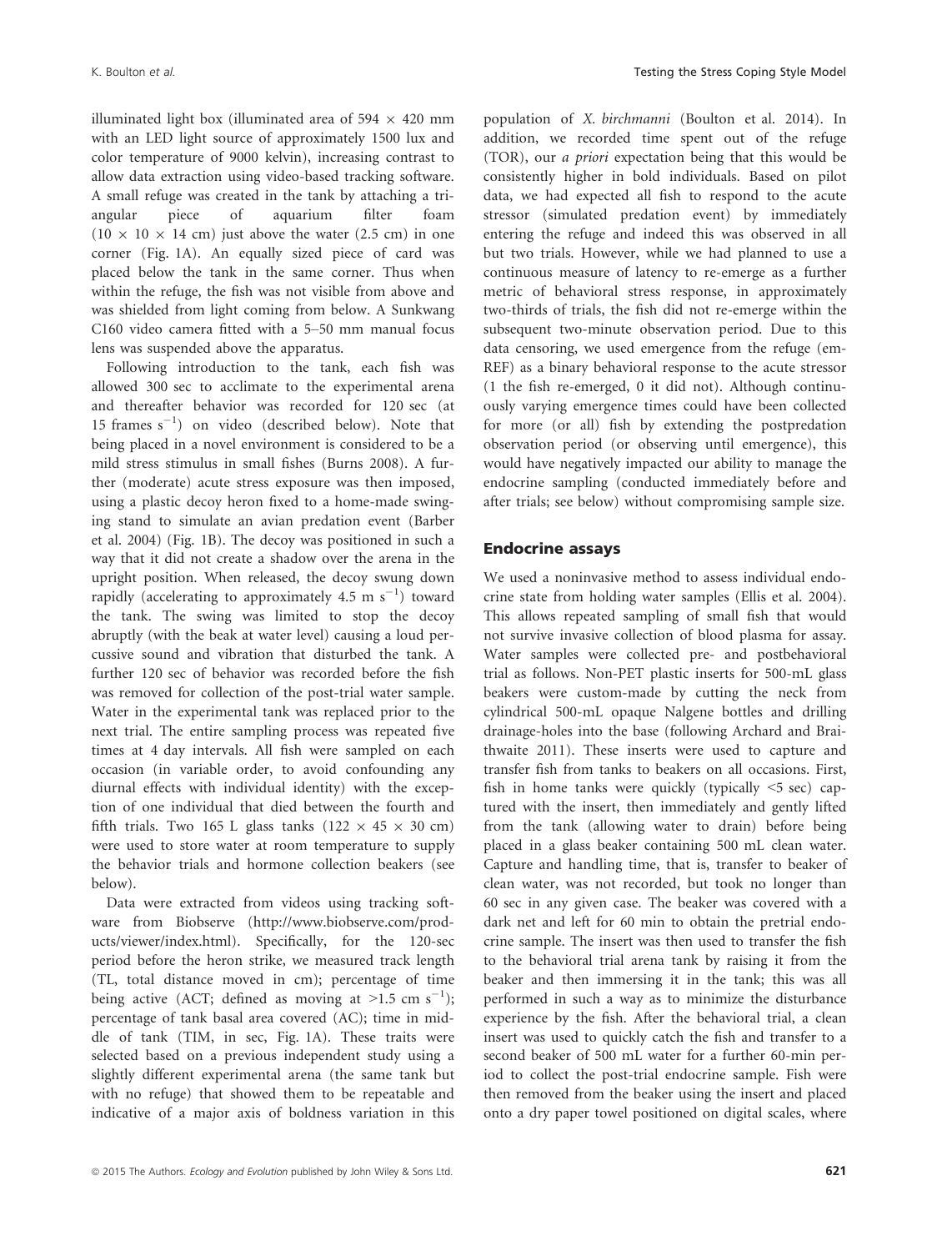they were weighed (to the nearest 0.01 g) before being returned to home tanks. Nitrile gloves were worn throughout all procedures requiring contact with fish or holding water. After use, all beakers and inserts were rinsed thoroughly with distilled water then ethanol and allowed to dry overnight.

Each 500 mL water sample was filtered to remove any debris (Whatman Filter paper, grade 1, 24 cm) and steroids were extracted to C18 solid phase columns (Sep-Pak<sup>®</sup> Vac 3 cc/500 mg; Waters Inc., Milford, MA) previously primed  $(2 \times 2 \text{ mL HPLC-grade method})$ lowed by  $2 \times 2$  mL distilled water). Solid phase extraction was conducted under vacuum pressure using a twenty-port manifold (waters, as before) and Tygon tubing (Saint Gobain, Formulation 2275) to transfer samples from beaker to column. Columns were stored at  $-20^{\circ}$ C until the end of the behavioral data collection, when all columns were packed in dry ice and despatched to CCMar, Universidade do Algarve, Faro, Portugal, for quantification of waterborne hormone levels by radioimmunoassay (RIA). Columns were defrosted at 4°C and activated by washing with  $2 \times 2$  mL deionized water to purge any salts. Steroids were eluted into glass tubes with ethanol (3  $\times$  1 mL). The ethanol was evaporated at 42°C under nitrogen gas and the residue resuspended in 1 mL RIA buffer (gelatine phosphate 0.05 mol/L, pH 7.6).

RIA was used to quantify levels of free F and 11KT. For the cortisol RIA, we used an antiserum raised in rabbit against cortisol-3-CMO-BSA (ref 20-CR50; Fitzgerald Industries International, Concord, MA). Cross-reactivities were 54% for 11-desoxycortisol, 10% for cortisone, 16% for  $17,21$ -dihydroxy-5 $\beta$ -pregnan-3,11,20-trione, 5% for  $11\beta$ ,17,21-trihydroxy-5 $\beta$ -pregnan-3,20-dione, 0.05% for  $11\beta$ -hydroxytestosterone and less than 0.001% for testosterone. The 11-ketotestosterone antiserum cross-reactivities are given elsewhere (Kime and Manning 1982). To verify the specificity of the RIAs toward the samples, a pool of water extracts was first separated by normal phase thin-layer chromatography and fractions assayed for the two steroids. The two RIAs were shown to be highly specific, only cross-reacting with single fraction comigrating, respectively, with F and 11KT. Inter- and intra-assay variability for the two assays was below 12%.

## Validation of waterborne steroid assays

That waterborne steroid assays may predict plasma and/ or whole-body concentration has been demonstrated in a number of fish species (e.g., Scott and Liley 1994; Ellis et al. 2007; Sebire et al. 2007). However, the method has not previously been used in Xiphophorus birchmanni, and we therefore tested the relationship between steroid concentrations in water and whole fish. Twenty-six randomly selected stock fish of mixed sex, age, and size were held separately in 500-mL glass beakers for 60 min as described above. They were then immediately euthanized by transfer to a beaker containing an MS22 solution (50 g/L) buffered with an equal quantity of sodium bicarbonate. Fish were weighed (to the nearest 0.01 g), then frozen whole at  $-20^{\circ}$ C before being shipped to CCMar. Waterborne samples were processed as described above. Whole fish samples were individually pulverized in liquid nitrogen with a mortar, transferred to glass extraction tubes, mixed with 5-mL absolute ethanol (Merck 1.00983.5000), vortexed for 10 min and centrifuged. The supernatant was aspirated to a second extraction tube, evaporated, and resuspended in 200  $\mu$ L distilled water. Free steroids were extracted twice with 3 mL diethyl ether (VWR 23811.292), the solvent dried with nitrogen gas, and the extracts resuspended in radioimmunoassay buffer. Steroid release rates (pg/h) determined from pre- and post-trial collections and sacrificed fish were natural-log

### Statistical analysis

(Ln)-transformed for analysis.

Data were analyzed using (multivariate) linear mixed effect models parameterized by restricted maximum likelihood with the statistical package, ASReml V3, (Gilmour et al. 2009). As this software does not readily accommodate non-Gaussian traits, we analyzed the binary behavioral response trait emREF using a Bayesian approach implemented in MCMCglmm (Hadfield 2010a). In all models, the inclusion of fish identity as a random effect allowed the observed phenotypic (co)variance structure to be partitioned into among-individual (I) and within-individual (residual, R) between-trial components (note bold font is used here to denote matrices). Prior to analysis, data were square root (all behaviors except emREF) or natural-log-transformed (endocrine traits) to meet assumptions of normality. After transformation, all data were rescaled to standard deviation units. This rescaling was carried out for two reasons: firstly, it simplifies the interpretation of results as the estimated among-individual variance  $(V<sub>I</sub>)$  for any (transformed) trait corresponds to the repeatability (defined as the proportion of observed phenotypic variance explained by individual identity); secondly, for the inference of a latent personality trait, this prevents any single observed behavior from dominating I due to scaling effects alone (Wilson et al. 2013). For all traits, we fitted fixed effects of mean, trial number (the cumulative number of trials experienced by an individual), home stack (a two level factor accounting for sets of fish sharing the same water supply), and *day order* (modeled as a linear effect of the number of preceding trials performed that day). Day order provides a statistical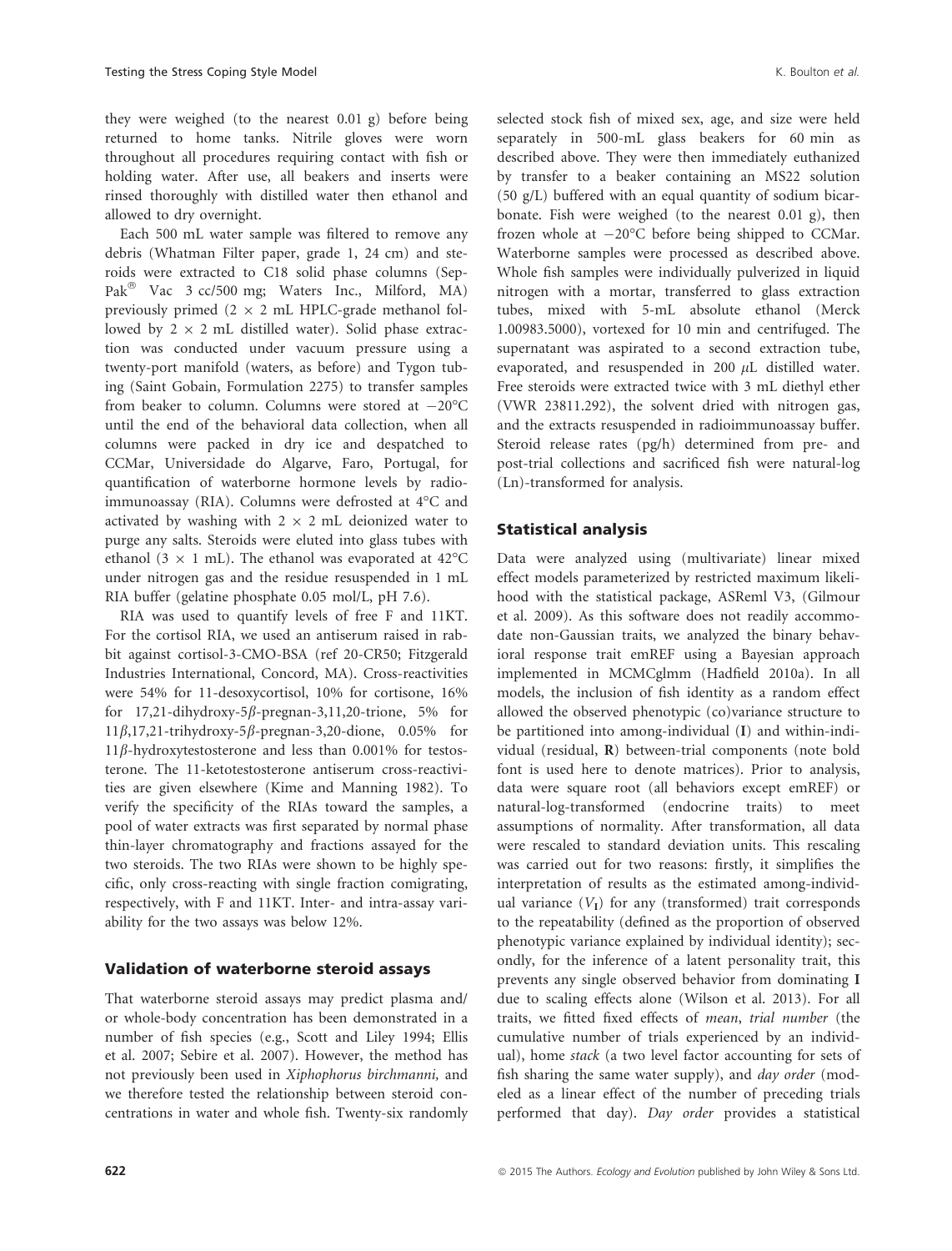control for any diurnal patterns in average response variables, while trial number was included to control for the possibility of trait means changing across repeated trials (e.g., as a consequence of habituation and/or learning). For endocrine traits, we also included mass as an additional fixed effect. This allowed us to account for the expected increase in hormone release rate with size due to diffusion into the holding water across a larger gill area (Ellis et al. 2004). The covariates day order and mass were both meancentered. For models fitted using REML, the significance of fixed effects was tested by Wald F-tests, while likelihood ratio tests (LRT) were used to assess the significance of the random effect of fish identity. For models fitted using MCMCglmm, statistical inference was based on the posterior distributions of estimated parameters.

#### Estimating behavioral coping style

First, we modeled the set of baseline behavioral traits observed prior to the simulated predation event. This was to test our a priori expectation that there would be among-individual variance and covariance structure consistent with the presence of an axis of boldness variation. We initially fitted a multivariate model with no random effects, such that all variance was allocated to the residual (within-individual) component R, specified as a "diagonal" matrix (model 1) where trait variances are estimated but all among-trait covariance terms are set to equal zero. This model was compared to a second model (model 2), where fish identity was fitted as a random effect, and the among-individual component I was specified as a second diagonal matrix structure. This allowed a global test (i.e., across all baseline behavior traits) of among-individual variance by comparing models 1 and 2 with a likelihood ratio test (LRT) following Wilson et al. (2010). For comparing multivariate models in this way, we conservatively assume that twice the difference in model log-likelihoods is distributed as  $\chi^2$ , where the DF (*n*) is equal to the additional number of parameters to be estimated in the additional number of parameters to be estimated in the more complex model, in this case five. Note that for univariate model comparisons as presented in supporting materials, we modify the test following recommendations presented by Stram and Lee (1994) and Visscher (2006). We then modeled between-trait covariance in **R** (withinindividual, model 3) and in both I and  $R$  (among- and within-individuals, model 4), allowing us to test whether behaviors covary (model 3 vs. 2) and whether amongindividual differences contribute significantly to this covariance (model 4 vs. 3). In model 4, I is therefore estimated as a fully unstructured matrix (i.e., both variances and covariances allowed), with trait-specific variance  $(V<sub>I</sub>)$ estimates on the diagonal (equal to the trait repeatabilities) and the among-individual covariance  $(COV_{Ix,y})$  between each pair of traits  $(x,y)$  off the diagonal. Amongindividual correlations  $(r<sub>I</sub>)$  were then calculated by rescaling the among-individual covariance  $(COV<sub>I(x,y)</sub>)$  so that  $r_{x,y} = \text{COV}_{I(x,y)}/\sqrt{(V_{\text{Ix}}*V_{\text{Iv}})}.$ 

Eigenvector (EV) decomposition was then used to evaluate whether I among this set of traits (as estimated under model 4) was dominated by a single major axis interpretable as boldness. Specifically, based on previous findings in an independent data set, we predicted that the first eigenvector of I ( $EV1<sub>I</sub>$ ) would capture most of the among-individual behavioral variance and would be characterized by trait-specific loadings of equal sign and similar magnitude. We used parametric bootstrapping (Boulton et al. 2014) to simulate 5000 replicate draws of I from a multivariate normal distribution with means and variances defined by the REML estimate of I and its sampling variance–covariance matrix, respectively. Each matrix was then subjected to eigen analysis, and we used the 95% highest probability density (HPD) interval of parameter distributions to describe uncertainty around the trait loadings on  $EV1<sub>I</sub>$ .

We then estimated the repeatability of emREF (univariate model) and its among-individual correlations with the baseline behaviors observed prior to the predator strike using bivariate models in MCMCglmm (Hadfield 2010a, b). Emergence was treated as a categorical trait with residual variance fixed at 1. All (transformed) open field trial (OFT) traits were treated as Gaussian. MCMCglmm models were run for 1,050,000 iterations with a burnin of 50,000 iterations and a thinning interval of 1000 iterations. The repeatability of emREF on the liability scale was determined as the intraclass correlation, calculated as  $V_I/(V_I + V_R + \pi^{2/3})$ , where  $V_I$  is the among-individual variance and  $V_R$  is the residual variance (i.e., 1) (Hadfield 2010b).

## (Co)variance structure between endocrine traits and with behavior

To validate the assumption that waterborne steroid levels were representative of biological processes, we first estimated the correlations between the water borne and entire body levels of cortisol (F) and 11KT from the sacrificed fish ( $n = 26$ ). Correlations were estimated between natural-log-transformed rates of hormone release scaled by mass. Following this, to characterize patterns of variance and covariance in endocrine traits, mixed model analyses similar to those described above were applied to the (natural-log-transformed) endocrine traits collected across the five trials, expressed in standard deviation units. For these analyses, rather than dividing by mass, we included mass as an additional fixed effect for all endocrine traits. Thus, we tested for repeatable variation in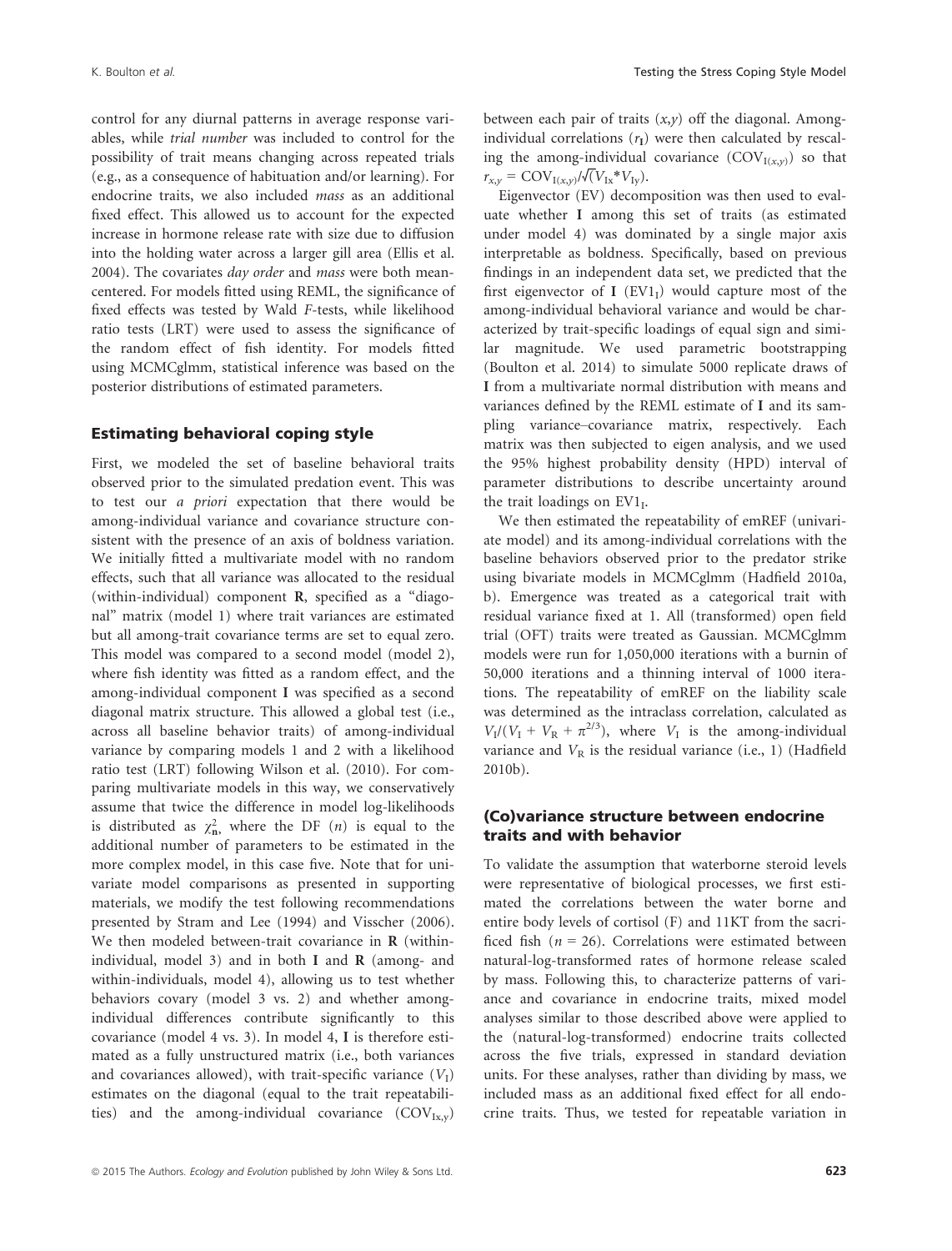pre- ( $_{PRE}$ ) and the poststressor ( $_{POST}$ ) hormone levels of F and 11KT, estimated the covariance structure among these endocrine traits and partitioned it into within- and among-individual components as for the behavioral traits above.

To test the primary hypothesis predicted by the SCS paradigm, that among-individual differences in behavior are correlated with among-individual differences in endocrine physiology, we finally fitted additional multivariate models to estimate the among-individual correlation  $(r<sub>I</sub>)$ between endocrine and behavioral traits (ACT, emREF). Note that activity (ACT, percentage time active) was used here as a univariate proxy for baseline behavioral variation based on the eigen decomposition of the I matrix between behaviors (see Results below for details).

## Results

### Among-individual variance in behavior

Across the full set of baseline behavior traits, there was evidence for significant among-individual variance (comparison of models 1 & 2,  $\chi^2_5 = 32.9$ ,  $P < 0.001$ ), as well as covariance structure among traits (model 2 vs. 3,  $\chi_{10}^2$  = 851.4,  $P < 0.001$ ) that included an among-individual component (model 3 vs. 4,  $\chi_{10}^2 = 22.6$ ,  $P = 0.013$ ). Thus, we conclude that these behavioral traits are repeatable and covary among-individuals. From model 4, repeatabilities (SE) for baseline behaviors ranged from 0.101  $(\pm 0.105)$  for time in middle to 0.305 ( $\pm 0.153$ ) for activity (Table 1a). Univariate analyses, assuming the test statistic to be asymptotically distributed as a mix of 50:50  $\chi_0^2$ and $\chi_1^2$  (following Visscher 2006), were statistically significant at  $P < 0.05$  for all individual traits except time in middle (see Supporting Information materials, Table S1). Fixed effects estimated from these univariate models are also presented in Supporting Information materials for completeness (Table S2). Although the fixed effect results are of little direct relevance to the present objectives, we note there was little evidence of significant change in mean behavioral traits with trial number (Table S2 and Fig. S1), providing limited evidence of habituation and/or learning (but see Discussion for more details on this subject).

Between baseline traits, the among-individual correlations  $(r<sub>I</sub>)$  were positive and strong, ranging from 0.838  $(\pm 0.249)$  between track length and time in middle, to 0.986  $(\pm 0.011)$  between track length and activity (Table 1a). Consistent with this correlation structure, we found that 96.2% of the variance in I was explained by the first eigenvector of I (Fig. 2, Supporting Information Table S3). Trait loadings on this vector are all significantly positive (as bootstrapped 95% confidence intervals do not span zero) and are broadly similar in magnitude (Fig. 2). This means that, commensurate with our a priori expectations of boldness, individuals with consistently higher track length are also (consistently) more active, cover greater area, and spend more time in the middle of the arena and more time out of the refuge. This result provides independent experimental confirmation of our previous finding that a strong axis of boldness variation exists in this population (Boulton et al. 2014).

Statistical support for among-individual variance in tendency to emerge after the acute stressor (predator strike) was less compelling. Using MCMCglmm, the estimated repeatability for emREF (on the liability scale) was moderately high (intraclass correlation  $(IC) = 0.406, 95\%$ higher probability density (HPD) 0.074-0.790). Note, however, that this estimate (and so the related HPD interval) is constrained to be positive in the analysis such that this does not necessarily equate to a "significant" result in frequentist terms, and arguably, the posterior mode of IC was not clearly distinct from zero (Fig. S2). For comparison, we estimated a repeatability (SE) for em-REF on the observed scale of  $0.160$  ( $\pm 0.107$ ) using REML. Although nominally significant ( $P = 0.04$ ; see Table S1), the likelihood ratio test applied makes an assumption of residual normality that is clearly violated as this is a binary trait. MCMCglmm estimates of  $r_I$  (95% CI) between emREF and baseline behaviors were all positive but not statistically significant, ranging from 0.172  $(-0.479-0.830)$  for track length to 0.508  $(-0.452-0.839)$ for activity (Table 2). Taking these results together, we interpret variation in emREF cautiously. Some variance among individuals in response to the acute stressor appears to be present but does not have unequivocal statistical support. Accepting the premise that individuals do differ, those individuals that are more likely to re-emerge following the simulated predator strike tend to be the bolder fish, as indicated by baseline behaviors. However, this qualitative pattern is not statistically robust in our data.

## Among-individual variance in endocrine traits

Our validation sample confirmed significant positive correlations (r) between mass-adjusted waterborne release rate and whole-body hormone concentrations. For cortisol, the relationship was strong  $(r = 0.815, \pm 0.067,$  $P \le 0.001$ ) and linear on a (natural) log-log scale (Fig. 3A). For 11KT, the relationship was weaker, but nonetheless positive and significantly greater than zero  $(r = 0.420 \pm 0.165, P = 0.028;$  Fig. 3B). Thus, we consider waterborne endocrine levels to be an appropriate proxy for whole-body measures in this species. In our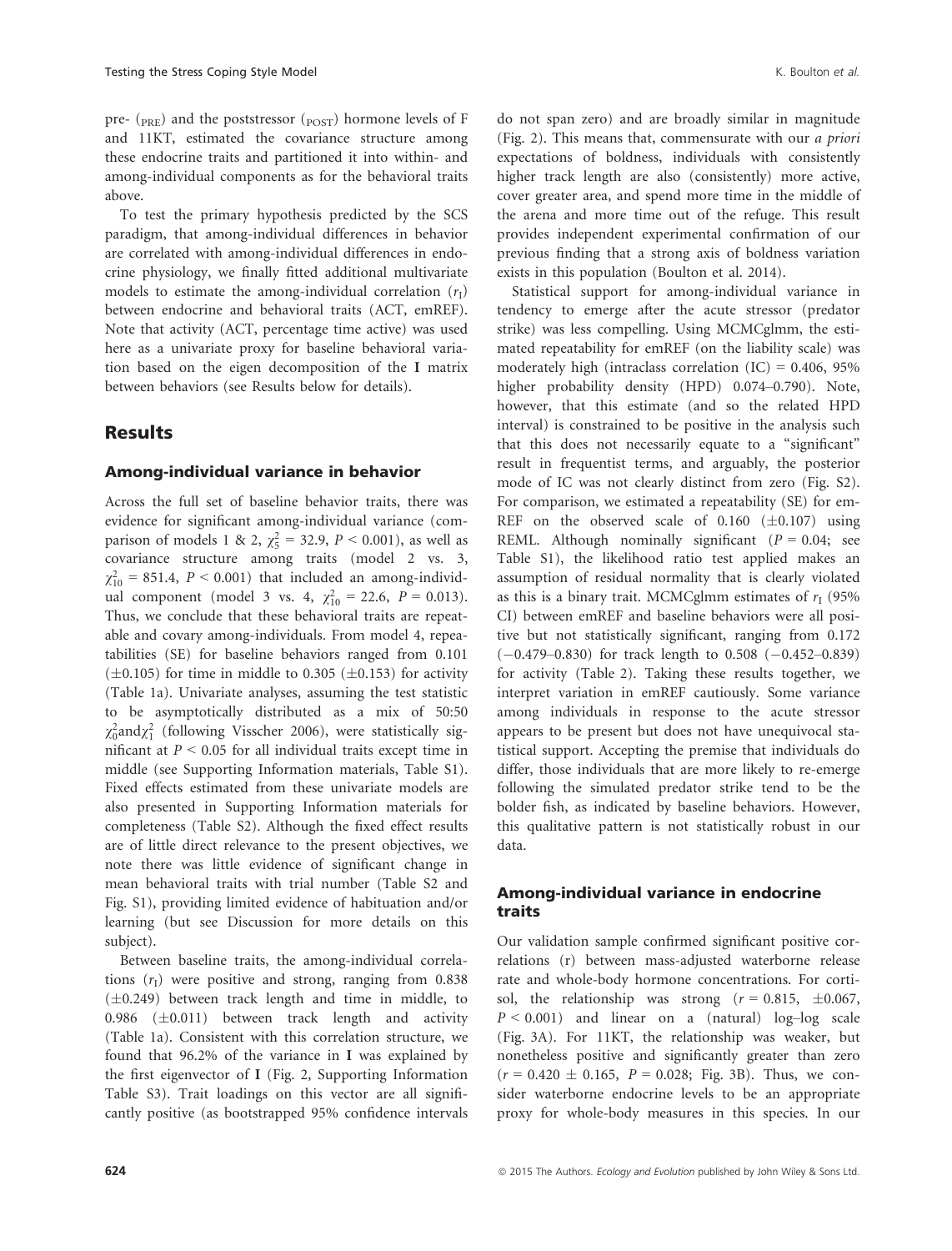Table 1. Estimated R (residual, within-individual) and I (among-individual) matrices for (a) all baseline behavioral traits, (b) all endocrine traits and (c) Pretrial endocrine traits and activity (used a univariate proxy for boldness; see text). Trait-specific variances are shown on the diagonal (shaded), with between-trait covariances (below diagonal) and correlations (above diagonal). Variances on the diagonal of I can be interpreted as repeatabilities as (transformed) traits were scaled to standard deviation units. Standard errors are provided in parentheses.

| (a)                                                    |              |                 |                     |                                              |                                              |
|--------------------------------------------------------|--------------|-----------------|---------------------|----------------------------------------------|----------------------------------------------|
|                                                        | TL           | <b>ACT</b>      | AC                  | TIM                                          | <b>TOR</b>                                   |
| R                                                      |              |                 |                     |                                              |                                              |
| Track length (TL)<br>0.722(0.118)                      |              | 0.984(0.004)    | 0.913(0.02)         | 0.632(0.070)                                 | 0.942(0.014)                                 |
| Activity (ACT)<br>0.696(0.115)                         |              | 0.695(0.114)    | 0.901(0.022)        | 0.663(0.065)                                 | 0.961(0.009)                                 |
| Area covered (AC)                                      | 0.680(0.116) | 0.658(0.113)    | 0.769(0.125)        | 0.801(0.042)                                 | 0.881(0.026)                                 |
| Time in middle (TIM)<br>0.502(0.107)                   |              | 0.516(0.107)    | 0.656(0.120)        | 0.872(0.141)                                 | 0.672(0.064)                                 |
| Time out of refuge (TOR)                               | 0.681(0.114) | 0.682(0.113)    | 0.658(0.114)        | 0.534(0.109)                                 | 0.726(0.118)                                 |
|                                                        |              |                 |                     |                                              |                                              |
| Track length (TL)                                      | 0.274(0.145) | 0.986(0.011)    | 0.975(0.034)        | 0.838(0.249)                                 | 0.959(0.034)                                 |
| Activity (ACT)                                         | 0.285(0.148) | 0.305(0.153)    | 0.957(0.046)        | 0.902(0.223)<br>0.855(0.184)<br>0.101(0.105) | 0.992(0.013)<br>0.931(0.064)<br>0.927(0.205) |
| Area covered (AC)                                      | 0.237(0.134) | 0.246(0.136)    | 0.217(0.131)        |                                              |                                              |
| Time in middle (TIM)                                   | 0.140(0.106) | 0.158(0.111)    | 0.127(0.106)        |                                              |                                              |
| Time out of refuge (TOR)                               | 0.253(0.139) | 0.277(0.145)    | 0.219(0.130)        | 0.149(0.108)                                 | 0.256(0.141)                                 |
| (b)                                                    |              |                 |                     |                                              |                                              |
|                                                        |              | $F_{PRE}$       | 11KT <sub>PRE</sub> | $F_{\text{POST}}$                            | 11KT <sub>POST</sub>                         |
| R                                                      |              |                 |                     |                                              |                                              |
| Pretrial cortisol (F <sub>PRE</sub> )                  |              | 0.594(0.097)    | 0.051(0.116)        | 0.066(0.115)                                 | $-0.205(0.111)$                              |
| Pretrial 11-ketotestosterone (11KT <sub>PRF</sub> )    |              | 0.030(0.069)    | 0.589(0.097)        | 0.104(0.115)                                 | 0.083(0.115)                                 |
| Post-trial cortisol (F <sub>POST</sub> )               |              | 0.049(0.085)    | 0.076(0.085)        | 0.903(0.147)                                 | 0.356(0.101)                                 |
| Post-trial 11-ketotestosterone (11KT <sub>POST</sub> ) |              | $-0.138(0.080)$ | 0.056(0.078)        | 0.296(0.102)                                 | 0.766(0.124)                                 |
| ı                                                      |              |                 |                     |                                              |                                              |
| Pretrial cortisol (F <sub>PRF</sub> )                  |              | 0.091(0.077)    | 0.768(0.389)        | 0.854(1.102)                                 | 0.881(1.284)                                 |
| Pretrial 11-ketotestosterone (11KT <sub>PRF</sub> )    |              | 0.104(0.071)    | 0.202(0.113)        | 0.552(0.807)                                 | 0.867(0.872)                                 |
| Post-trial cortisol (F <sub>POST</sub> )               |              | 0.051(0.059)    | 0.049(0.072)        | 0.039(0.087)                                 | 0.815(1.210)                                 |
| Post-trial 11-ketotestosterone (11KT <sub>POST</sub> ) |              | 0.054(0.056)    | 0.078(0.071)        | 0.033(0.064)                                 | 0.041(0.081)                                 |
| (c)                                                    |              |                 |                     |                                              |                                              |
|                                                        |              | $F_{PRE}$       | 11KT <sub>PRF</sub> |                                              | <b>ACT</b>                                   |
| R                                                      |              |                 |                     |                                              |                                              |
| Pretrial cortisol $(F_{PRE})$                          |              | 0.594(0.097)    |                     | 0.056(0.116)                                 | $-0.026(0.116)$                              |
| Pretrial 11-ketotestosterone (11KT <sub>PRF</sub> )    |              | 0.033(0.069)    |                     | 0.591(0.098)                                 | $-0.052(0.116)$                              |
| Activity (ACT)                                         |              | $-0.017(0.075)$ |                     | $-0.034(0.075)$                              | 0.697(0.115)                                 |
| L                                                      |              |                 |                     |                                              |                                              |
| Pretrial cortisol $(F_{PRE})$                          |              | 0.090(0.076)    |                     | 0.743(0.396)                                 | 0.785(0.391)                                 |
| Pretrial 11-ketotestosterone (11KT <sub>PRF</sub> )    |              | 0.099(0.070)    |                     | 0.198(0.111)                                 | 0.383(0.350)                                 |
| Activity (ACT)                                         |              | 0.129(0.081)    |                     | 0.093(0.094)                                 | 0.300(0.151)                                 |
|                                                        |              |                 |                     |                                              |                                              |

experimental samples, absolute cortisol release rates were actually higher in the pre- than poststressor collection periods (mean  $F_{PRE}$  (SE) = 1871 ( $\pm$ 176) pg/h, mean  $F_{\text{POST}}$  (SE) = 669 ( $\pm$ 64.9) pg/h). Comparison of paired samples confirmed that individuals released significantly less cortisol in the post-trial collection period (paired sample t-test,  $t_{98} = 7.17$ ,  $P < 0.001$ ). There was no evidence for a difference in 11KT levels between pre- and postsampling periods (premean  $(SE) = 105.56 \ (\pm 4.21)$ pg/h, postmean (SE) = 99.69 ( $\pm$ 3.63) pg/h, paired sample t-test,  $t_{96} = 1.169$ ,  $P = 0.123$ ).

Multivariate models provided evidence of among-individual variance in endocrine phenotype (comparison of models 1 & 2,  $\chi^2_4 = 9.57$ ,  $P = 0.048$ ). Covariance between traits was also present (model 2 vs. 3,  $\chi_6^2 = 21.6$ ,  $P = 0.001$ ), although an among-individual component to this was not statistically supported (model 3 vs. 4,  $\chi_6^2 = 5.83, \ P = 0.443$ . Under the full model (4), repeatabilities (SE) varied from 0.039 ( $\pm$ 0.087) for  $F_{\text{POST}}$  to 0.202 ( $\pm$ 0.113) for 11KT<sub>PRE</sub> (Table 1b). Univariate models yielded similar repeatability estimates (Table S1) and revealed significant effects of day order (for 11KT, but not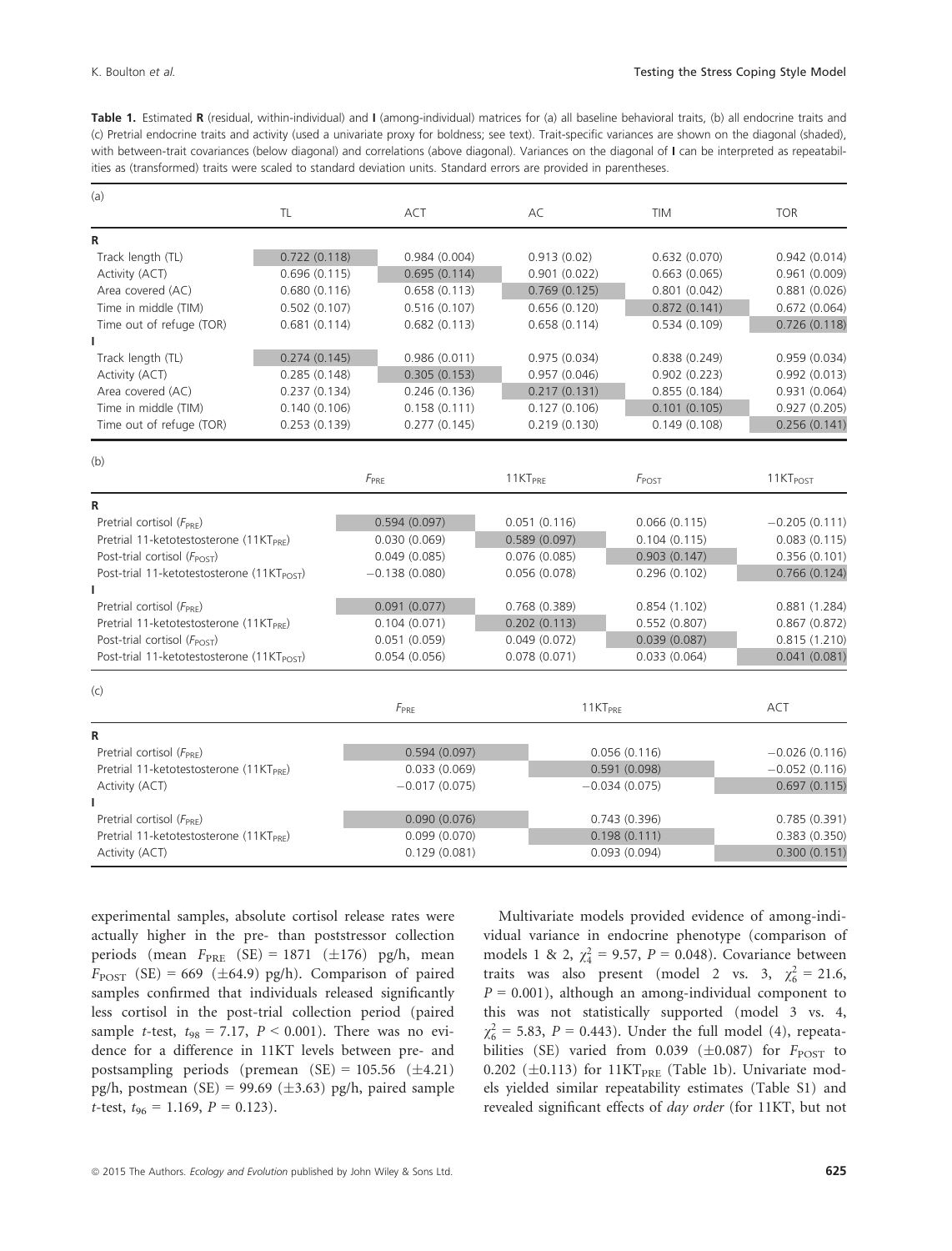

Figure 2. Loadings (in Standard Deviation units) on the first eigen vector of I, representing 96.2% of the total estimated variance for the baseline behavior traits. Error bars indicate 95% highest probability density intervals estimated by parametric bootstrap (see text for details).

**Table 2.** MCMCglmm estimates of intraclass correlations  $(r<sub>1</sub>)$  between prestrike behaviors and poststrike Emergence, with 95% upper and lower higher probability density values.

|                    |       | 95% HPD interval |       |  |
|--------------------|-------|------------------|-------|--|
| Emergence with     | r,    | Lower            | Upper |  |
| Track length       | 0.172 | $-0.479$         | 0.830 |  |
| Activity           | 0.508 | $-0.452$         | 0.839 |  |
| Area covered       | 0.337 | $-0.421$         | 0.930 |  |
| Time in middle     | 0.279 | $-0.639$         | 0.962 |  |
| Time out of refuge | 0.214 | $-0.599$         | 0.827 |  |

F) and trial number (for all endocrine measures except  $F_{\text{POST}}$ ) (Table S2). Although this suggests the potential for an effect of habituation and/or learning on endocrine state, there was no evidence of simple linear pattern across trial number (Fig. S1B). Regardless of cause, we note that including this fixed effect yields repeatability estimates that are controlled (statistically) for trial number effects on the trait mean.  $V_I$  was only statistically significant for  $11KT_{PRE}$ . Thus, we conclude that robustly supported among-individual variance in endocrine state is limited to  $11KT<sub>PRE</sub>$ , although we note that the estimate of  $V_I$  for  $F_{\text{PRE}}$  was marginally nonsignificant in the univariate analysis.

Examination of among- and within–individual matrices (I and R) between endocrine traits (Table 1b) showed that the significant covariance structure detected was likely driven by a single positive relationship between  $F_{\text{POST}}$  and 11KT<sub>POST</sub>. 90% of the covariance between these traits was partitioned into R, yielding a within-individual correlation ( $r_R$  [SE]) of 0.356 ( $\pm$ 0.101). Given no evidence of among-individual significant covariance structure in I, we do not further consider pairwise estimates of



Figure 3. Relationships between water borne and entire body levels of (A) cortisol and (B) 11-ketotestosterone (11KT). Solid lines show ordinary least squares regressions.

correlations  $(r<sub>I</sub>)$  except to note that the estimate between  $F_{\text{PRE}}$  and 11KT<sub>PRE</sub> was strongly positive and approaching significance ( $r_1 = 0.768$  [ $\pm 0.389$ ]). Thus to the extent that  $F_{PRE}$  is actually repeatable (see later discussion), individuals with higher cortisol release rates are also characterized by higher androgen levels, not lower as we expected a priori.

### Correlation structure between activity, F and 11KT

Finally, to test among-individual correlation  $(r<sub>I</sub>)$  between boldness and endocrine state, we fitted trivariate models of activity (ACT),  $F_{\text{PRE}}$  and  $11\text{KT}_{\text{PRE}}$ . We chose to use ACT as a univariate proxy for boldness given the strong correlation structure in I among baseline behaviors and since ACT has the highest loading (with the narrowest confidence interval) on the estimated vector of boldness (see above, Table 1a and Fig. 2). This simplifies the analysis and allows us to avoid the issue of carrying forward uncertainty associated with multivariate predictors of boldness (e.g., generated from principal component scores or similar estimates).  $F_{\text{POST}}$  and  $11KT_{\text{POST}}$  were not included in these multivariate models given the lack of repeatable variation for these traits. Model comparisons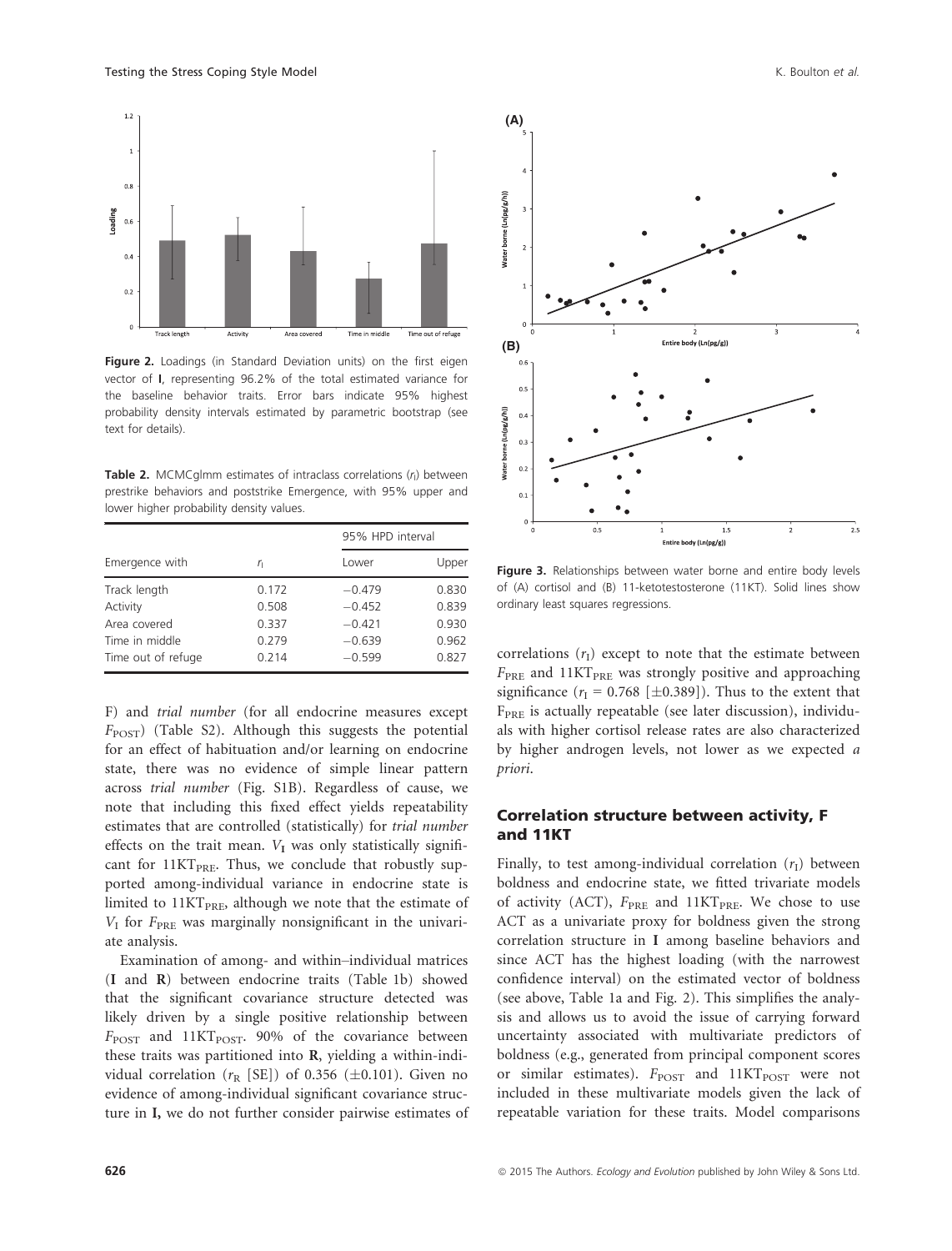confirmed among-individual variance (model 1 vs. 2,  $\chi_3^2 = 17.3$ ,  $P < 0.001$ ); however, the model was not significantly improved by inclusion of within- (R) or amongindividual (I) between-trait covariance (model 2 vs. 3,  $\chi_3^2 = 0.086$ ,  $P = 0.848$ ; model 3 vs. 4,  $\chi_3^2 = 6.98$ ,  $P = 0.073$ ). Under Model 4, estimated repeatabilities were similar to those already reported (Table 1c). While reiterating that our model comparisons indicate nonsignificant between-trait covariance structure (within- and amongindividuals), our  $r<sub>I</sub>$  estimates are positive and strong in some cases (Table 1c). Thus, we find no support for a negative  $r_I$  between boldness and cortisol levels as predicted under the SCS model. Rather, the qualitative result is that, counter to our expectations, individuals characterized by higher (prestressor) release rates of F and 11KT are the bolder individuals as measured by ACT.

## **Discussion**

Overall, our results provide limited support for amongindividual (co)variation consistent with an integrated stress-coping style (SCS) in Xiphophorus birchmanni. Individuals did differ consistently in their behavioral responses to mild stress imposed by the modified open field trial. Furthermore, this behavioral variation is consistent with an underlying shy–bold axis of personality. However, it is less clear that individuals differ significantly in behavioral response to the simulated predator attack. Additionally, while there is some evidence of repeatable variation in endocrine state, robust statistical support was limited to pretrial 11KT levels. Although not statistically significant, there was a tendency for bolder or more behaviorally proactive individuals to release more cortisol. Although potentially indicative of some degree of integration between behavioral and endocrine stress response components, this pattern is actually counter to the SCS model's prediction of lower HPA/HPI activity in proactive individuals (Koolhaas et al. 1999). In what follows, we discuss first the behavioral, and then the endocrine data in more detail before commenting further on the relationship between the two. In addition to presenting our biological conclusions, we also highlight a number of methodological issues and difficulties of interpretation that warrant further consideration.

We found partial support for our first hypothesis that fish would differ consistently in behavioral response to stress exposure. Analysis of behavioral data collected under the mild stress stimulus showed that individual traits assayed were repeatable, and the I matrix contained significant among-individual correlation structure consistent with a single latent axis (or personality trait) underpinning the observed variation. Moving along this axis, hereafter interpreted as shyness–boldness, trait expression changes in a concerted manner. Thus a fish that consistently swims further is also more active explores a greater area, spends more time in the center of the experimental arena, and spends less time hiding in the refuge. This finding confirms our earlier report of a strong axis of boldness variation in Xiphophorus birchmanni that is broadly stable over long time periods (i.e., representative of lifespan under natural conditions Boulton et al. 2014) and adds to rapidly accumulating evidence of personality variation in fishes (Burns 2008; Toms et al. 2010; Wilson et al. 2013). However, we note that our data do not clearly support the expectation that boldness (as inferred from the baseline data) leads to faster re-emergence following the moderately stressful simulated predation event. To some extent, this could reflect a lack of statistical power caused by reliance on the binary emREF variable and we acknowledge that a longer poststrike observation period (to avoid censoring latency to emerge) may have afforded greater biological insights by giving access to more detailed information on subsequent behavioral variation. Nonetheless, our findings do highlight an interesting question for future empirical studies: To what extent are among-individual behavioral stress response profiles consistent across stress stimuli of varying type or intensity?

Our second hypothesis regarding repeatable amongindividual variation of endocrine state also was supported only partially. We found significant variation among individuals for pretrial androgen levels, with a repeatability of approximately 10%. However, the repeatability of pretrial cortisol levels was only half that and (marginally) nonsignificant. We found no support whatsoever for repeatable variation of either  $F_{\text{POST}}$  or 11KT<sub>POST</sub>. Note that we analyzed pre- and post-trial hormone levels rather than defining the change (i.e., response) as the trait of interest, as reducing two traits to one inevitably leads to a loss of information. Nonetheless, consideration of the response offers a complementary and intuitive viewpoint. Additional models (results not shown) provided no statistical evidence of repeatable variation in endocrine responses, defined as the log-transformed postminus log-transformed prehormone release rates.

Repeatabilities of labile traits are typically expected to decline with the interobservation time period (Bell et al. 2009) and/or the total period of time that observations are made over (Boulton et al. 2014). Given that the repeatability of  $F_{PRE}$  was approaching significance, we carried out additional post hoc analysis that revealed significant (positive) correlations among trial specific measures (Table 3), being strongest between successive trials in the first half of the study period (i.e., 1 and 2, 2 and 3). Consistent with this finding, fitting a univariate mixed model to data from the first three trials yielded a much higher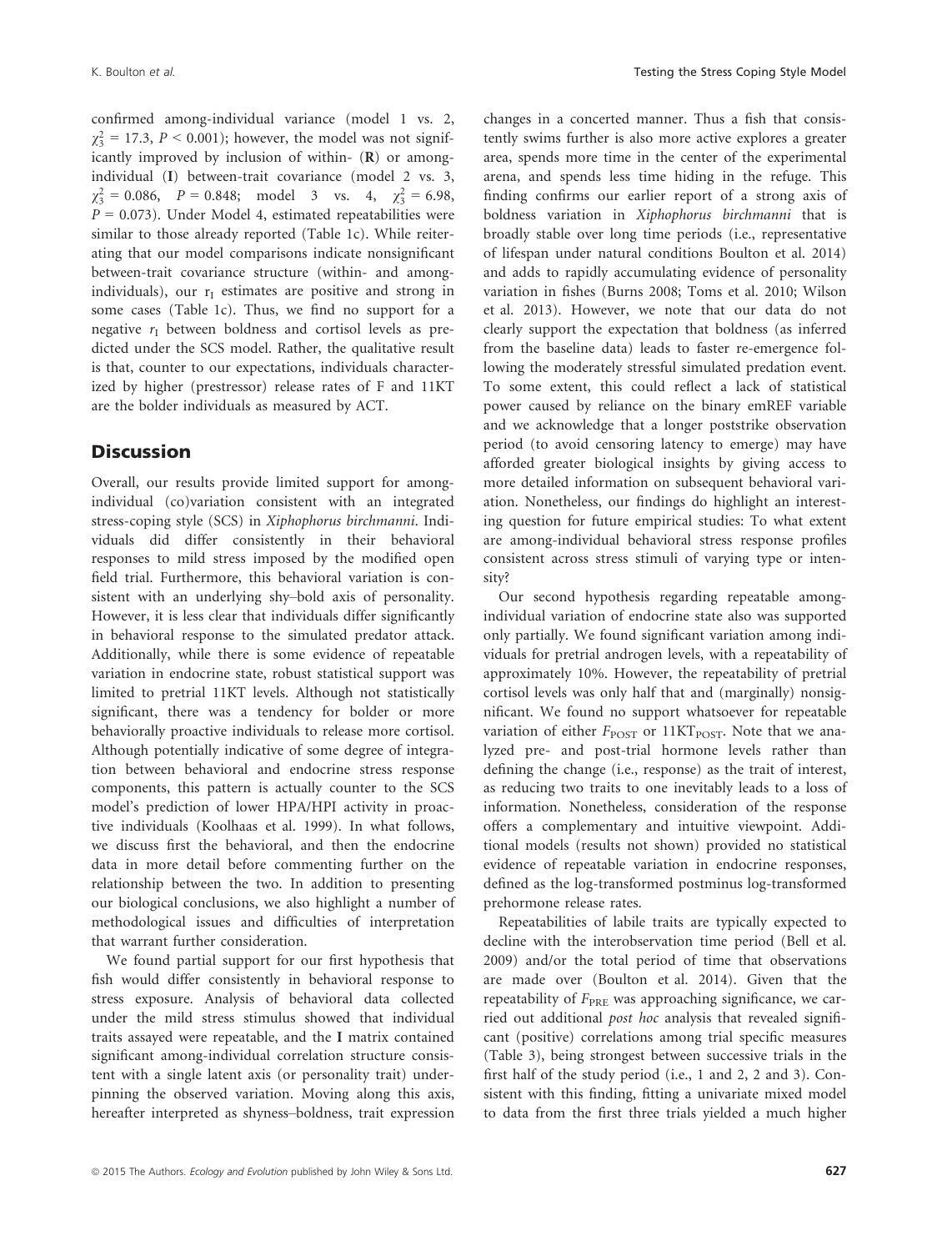Table 3. Estimated between-trial (T1-T5) correlations of precontest cortisol levels. Estimates are conditioned on effects of weight and day order. Standard errors are shown in parentheses and significant correlations (inferred from |r|≥2SE) are denoted by bold font.

|                | T1                               | T2                                                               | TЗ | T4 |  |
|----------------|----------------------------------|------------------------------------------------------------------|----|----|--|
| T <sub>2</sub> | 0.845(0.074)                     |                                                                  |    |    |  |
|                | $T3$ 0.521 (0.191) 0.717 (0.142) |                                                                  |    |    |  |
| T4             |                                  | <b>0.562</b> (0.180) <b>0.530</b> (0.197) 0.323 (0.229)          |    |    |  |
|                |                                  | $T5 - 0.213(0.269) - 0.314(0.274) - 0.297(0.275) - 0.022(0.262)$ |    |    |  |

repeatability for  $F_{\text{PRE}}$  than our estimates using all data (repeatability = 0.323 ( $\pm$ 0.155), P = 0.027).

Thus, we conclude that there are some real differences among individuals in pretrial cortisol synthesis but that, relative to  $11KT<sub>PRE</sub>$  (and baseline behaviors as discussed above), these differences were less stable over the time course of our study. Our study does not address the biological reasons why this may be the case, although Table 3 indicates that the relatively low estimate of repeatability overall is driven particularly by a lack of correlation between trial 5 and other observations. We note that significant effects of Trial on mean  $F_{PRE}$  were detected (Table S2), with an initial increase from trials 1 to 3 (Fig. S1B) followed by a decline across the final two observations. This is potentially indicative of habituation (on average) to stress caused by the endocrine assay procedure itself, or to an increase in the rate of negative feedback resulting in a decrease rate of cortisol output (Wong et al. 2008; Fischer et al. 2014; see Discussion below). Although the inclusion of trial number as a fixed effect in the models controls for the average effect of any habituation process, if the degree or rate of habituation or change in rate of negative feedback differs among individuals then this could contribute to the low correlations between  $F_{PRE}$  at trial 5 and the earlier observations.

Our third hypothesis was that behavioral and physiological stress response pathways would be integrated within individuals. Specifically, under the SCS model, we predicted bolder individuals would be characterized by consistently lower glucocorticoid release but higher androgen levels (Earley and Hsu 2008; Glenn et al. 2011). Statistical support for among-individual covariance in our trivariate analysis of boldness (activity),  $F_{\text{PRE}}$  and  $11KT<sub>PRE</sub>$  was marginally nonsignificant but, in light of our conclusion that some among-individual variation in  $F_{\text{PRE}}$  is present, we consider two aspects of the estimated correlation structure to be noteworthy. Firstly, the among-individual correlation  $(r_I)$  between  $F_{\text{PRE}}$  and  $11KT<sub>PRE</sub>$  was strongly positive. Although within- and between-individual covariance cannot be partitioned from a single observation, it was also the case that (mass adjusted) levels of the two hormones were positively correlated in validation samples (water borne  $r = 0.624$ )  $(0.122)$ ,  $P < 0.001$ ; entire body  $r = 0.846$   $(0.047)$ ,  $P \le 0.001$ ). Thus, while we had predicted a negative relationship between (repeatable) levels of cortisol and 11KT, our results actually point toward it being positive. Secondly, we found a strong positive among-individual correlation  $(r<sub>I</sub>)$  between activity and  $F<sub>PRF</sub>$ . Thus, it is the bold (or proactive) behavioral types that exhibit higher rates of glucocorticoid release prior to undergoing the trial, counter to the predictions of the SCS model. This finding is concurrent with a recent study in Xiphophorus helleri (Boulton et al. 2012), although in that case, a lack of repeated measures meant we were unable to exclude the possibility of the relationship being driven by trial-(as opposed to individual-) specific effects.

A number of empirical studies have reported negative correlations between bold or proactive behaviors and HPA/HPI activity consistent with predictions of the SCS model, although most of these studies have used only a single observation per subject (Sloman et al. 2001; Brown et al. 2005; Verbeek et al. 2008; Raoult et al. 2012). However, exceptions to this pattern are also found, particularly in studies that have used repeated measures to quantify relationships at the among-individual level (e.g., Van Reenen et al. 2005; Ferrari et al. 2013). The present results therefore add further weight to the suggestion that the SCS model, at least as originally proposed, may be overly simplistic (Koolhaas et al. 2010). One possibility is that a model with two (or more) independent axes of behavioral response variation, for example, locomotion and fearfulness (Van Reenen et al. 2005; Ferrari et al. 2013), might be more appropriate. Equally, this may be true for endocrine response, with variation in the degree of the endocrine response, habituation and negative feedback all having the potential to be independent axes of endocrine response variation. Recently, an argument has been put forward that distinguishing between the qualitative (coping style) and quantitative (stress reactivity) components of among-individual variation is important (Koolhaas et al. 2010). Koolhaas et al. (2010) also suggest that widespread support for the proactive–reactive SCS model in domesticated species may be an artifact of strong selection on either physiological or behavioral traits in captive-bred populations. If so then, relationships between these traits will likely be more variable in wild populations. Although the fish used in our study were captive bred, they were only two generations removed from the wild and can therefore be considered broadly genetically representative of their natural source population.

The waterborne endocrine assay has been verified in many fishes including a number of Poeciliids, (e.g.,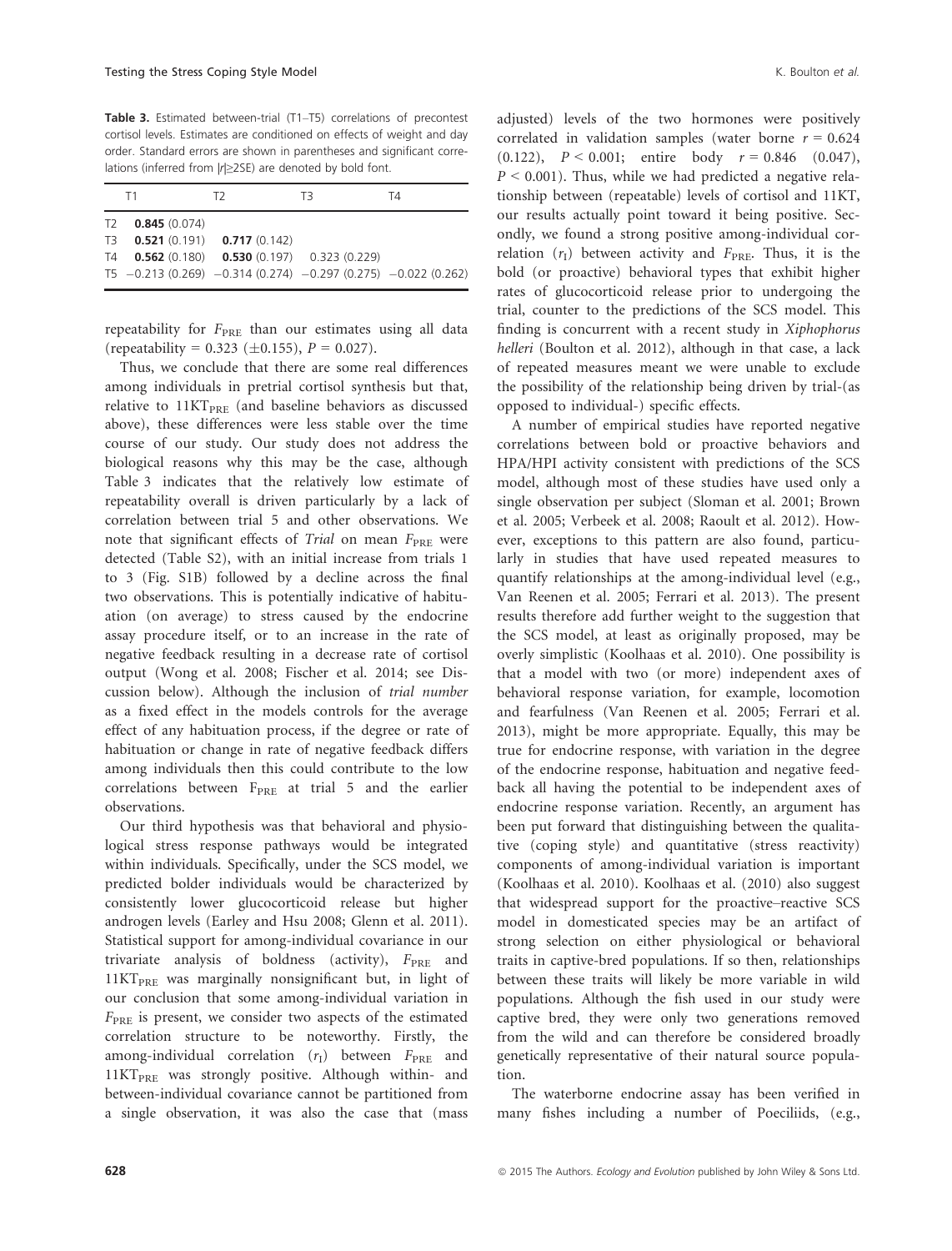Netherton et al. 2004; Archard et al. 2012; Gabor and Contreras 2012). Here, we were able to validate its use as a noninvasive proxy for whole-body hormone levels in the sheepshead swordtail, Xiphophorus birchmanni. Nonetheless, some patterns in our data pose challenges for interpretation. In particular, we found a significant decline in mean cortisol released between paired (i.e., individual and trial specific) pre- and post-trial samples. Thus on average, the cortisol "response" to stress imposed by the trial was negative, not positive as expected. It is possible that our 60-min steroid collection period was too long resulting in capture of the cortisol surge released as a result of handling stress in the  $F_{PRE}$ levels, and saturation of the HPI axis due to negative feedback and/or reabsorption of cortisol during the F<sub>POST</sub> collection (Scott and Ellis 2007). Arguments that waterborne collection procedures are stressful, despite being noninvasive, have been put forward (Wong et al. 2008). Thus, rather than being "baseline" measures, our  $F_{PRE}$  may indeed be indicative of a stress response. There have also been suggestions of habituation to the technique, rendering the repeated measures approach difficult to interpret (Wong et al. 2008; Fischer et al. 2014). Here, we found significant changes in mean  $F_{PRE}$  levels across trials (with an initial increase followed by declining levels after the third trial, Fig. S1B). Suggestions that a "flow-through" system for steroid collection may be a better method of hormone collection as fish do not then encounter confinement stress are valid (Scott and Ellis 2007); however, necessarily waterborne collection requires physical and chemical isolation, and, if studies on both behavioral and physiological components of SCS are to be carried out, then these necessitate capture, handling, and confinement.

In summary, our multivariate repeated measures approach allowed us to characterize physiological and behavioral response to an acute stressor in a second-generation captive-bred population of X. Birchmanni. Although there was evidence for among-individual variance in behaviors and 11KT, the lack of significant repeatability (over the full experiment) for cortisol and the positive correlations between physiological and behavioral traits did not lend support to the SCS paradigm. The fact that repeatabilities of endocrine levels were stronger when observations were closer together suggests the potential for experimental design to have a strong influence on biological conclusions regarding whether or not a trait is repeatable. Our findings add weight to the suggestion that cortisol measures in wild (or recently wild derived) populations may be less stable than those measured in laboratory adapted populations (Koolhaas et al. 2010). In line with other recent studies, our results also suggest that the waterborne collection procedure used is a mild stressor, and thus that interpretation of these pretrial levels as "baseline" levels may not be appropriate. We therefore conclude that the stress-coping style model is not well supported in this species, as physiological and behavioral responses do not clearly covary along a single axis of latent variation among individuals. Determining whether or not this finding is generally true across species and/or environmental contexts will require further studies and, crucially, wider adoption of repeated measures designs to allow within- and between-individual sources of covariation to be disentangled.

## Ethical Statement

The University of Exeter local ethical review committee approved all work in this study that was carried out under license granted by the Home Office (UK) under the Animals (Scientific Procedures) Act 1986.

## Acknowledgments

The authors would like to thank Dan Nussey and Mark Briffa for helpful discussion and two anonymous reviewers for comments on an earlier draft of this manuscript. Additionally, we thank Jarrod Hadfield for advice with MCMCglmm software and Katherine Watt for laboratory assistance. This work was supported by an EPSRC studentship to KB and a BBSRC fellowship to AJW. CAW was supported by a NERC Junior Research Fellowship.

## Conflict of Interest

None declared.

#### References

- Andrade, O., A. Orihuela, J. Solano, and C. S. Galina. 2001. Some effects of repeated handling and the use of a mask on stress responses in Zebu cattle during restraint. Appl. Anim. Behav. Sci. 71:175–181.
- Archard, G. A., and V. A. Braithwaite. 2011. Increased exposure to predators increases both exploration and activity level in Brachyrhaphis episcopi. J. Fish Biol. 78:593– 601.
- Archard, G. A., R. L. Earley, A. F. Hanninen, and V. A. Braithwaite. 2012. Correlated behaviour and stress physiology in fish exposed to different levels of predation pressure. Funct. Ecol. 26:637–645.
- Barber, I., P. Walker, and P. A. Svensson. 2004. Behavioural responses to simulated avian predation in female three spined sticklebacks: the effect of experimental Schistocephalus solidus infections. Behaviour 141:1425–1440.
- Barreto, R. E., and G. L. Volpato. 2011. Ventilation rates indicate stress-coping styles in Nile tilapia. J. Biosci. 36:851–855.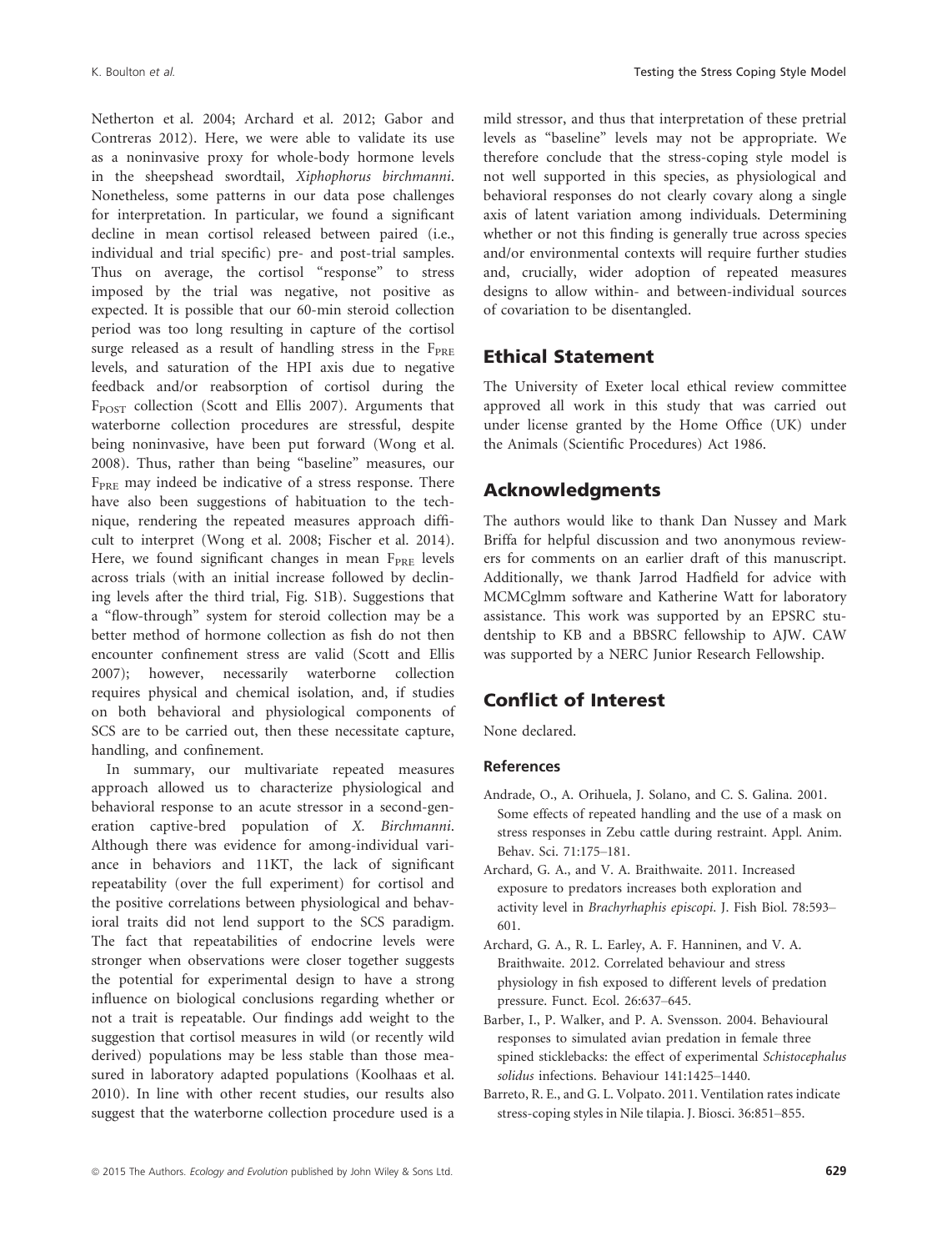Barton, B. A. 2002. Stress in fishes: a diversity of responses with particular reference to changes in circulating corticosteroids. Integr. Comp. Biol. 42:517–525.

Bell, A. M., S. J. Hankison, and K. L. Laskowski. 2009. The repeatability of behaviour: a meta-analysis. Anim. Behav. 77:771–783.

Benus, R. F., B. Bohus, J. M. Koolhaas, and G. A. Vanoortmerssen. 1991. Heritable variation for aggression as a reflection of individual coping strategies. Experientia 47:1008–1019.

Blanchard, R. J., J. N. Nikulina, R. R. Sakai, C. Mckittrick, B. Mcewen, and D. C. Blanchard. 1998. Behavioral and endocrine change following chronic predatory stress. Physiol. Behav. 63:561–569.

Blas, J., G. R. Bortolotti, J. L. Tella, R. Baos, and T. A. Marchant. 2007. Stress response during development predicts fitness in a wild, long lived vertebrate. Proc. Natl Acad. Sci. USA 104:8880–8884.

Borg, B., and I. Mayer. 1995. Androgens and behaviour in the three-spined stickleback. Behaviour 132:1025–1035.

Boulton, K., C. Massault, D. J. D. Koning, R. Houston, C. Haley, C. Batargias, et al. 2011. QTL for growth and stress response in the gilthead seabream (Sparus aruata). Aquaculture 319:58–66.

Boulton, K., B. Sinderman, M. Pearce, R. Earley, and A. Wilson. 2012. He who dares only wins sometimes: physiological stress and contest behaviour in Xiphophorus helleri. Behaviour 149:977–1002.

Boulton, K., A. J. Grimmer, G. G. Rosenthal, C. A. Walling, and A. J. Wilson. 2014. How stable are personalities? A multivariate view of behavioural variation over long and short timescales in the sheepshead swordtail, Xiphophorus birchmanni. Behav. Ecol. Sociobiol. 68:791–803.

Breuner, C. W., S. H. Patterson, and T. P. Hahn. 2008. In search of relationships between the acute adrenocortical response and fitness. Gen. Comp. Endocrinol. 157:288–295.

Briffa, M., S. D. Rundle, and A. Fryer. 2008. Comparing the strength of behavioural plasticity and consistency across situations: animal personalities in the hermit crab Pagurus bernhardus. Proc. R. Soc. B Biol. Sci. 275:1305–1311.

Brown, C., C. Gardner, and V. A. Braithwaite. 2005. Differential stress responses in fish from areas of high- and low-predation pressure. J. Comp. Physiol. B. 175:305–312.

Brown, C., F. Burgess, and V. A. Braithwaite. 2007. Heritable and experiential effects on boldness in a tropical poeciliid. Behav. Ecol. Sociobiol. 62:237–243.

Budaev, S. V. 1997. "Personality" in the guppy (Poecilia reticulata): a correlational study of exploratory behavior and social tendency. J. Comp. Psychol. 111:399–411.

Budaev, S. V., D. D. Zworykin, and A. D. Mochek. 1999. Consistency of individual differences in behaviour of the lion-headed cichlid, Steatocranus casuarius. Behav. Process. 48:49–55.

Burns, J. G. 2008. The validity of three tests of temperament in guppies (Poecilia reticulata). J. Comp. Psychol. 122:344– 356.

Carere, C., T. G. G. Groothuis, E. Mostl, S. Daan, and J. M. Koolhaas. 2003. Fecal corticosteroids in a territorial bird selected for different personalities: daily rhythm and the response to social stress. Horm. Behav. 43:540–548.

Carere, C., D. Caramaschi, and T. W. Fawcett. 2010. Covariation between personalities and individual differences in coping with stress: converging evidence and hypotheses. Curr. Zool. 56:728–740.

Castanheira, M. F., M. Herrera, B. Costas, L. E. C. Conceição, and C. I. M. Martins. 2013. Can we predict personality in fish? Searching for consistency over time and across contexts. PLoS ONE 84:e62037.

Chrousos, G. P. 1998. Stressors, stress, and neuroendocrine integration of the adaptive response – The 1997 Hans Selye Memorial Lecture. Stress of Life 851:311–335.

Connor-Smith, J. K., and C. Flachsbart. 2007. Relationships between personality and coping: a meta-analysis. J. Pers. Soc. Psychol. 93:1080–1107.

Creel, S. 2001. Social dominance and stress hormones. Trends Ecol. Evol. 16:491–497.

Devries, A. C. 2002. Interaction among social environment, the hypothalamic-pituitary-adrenal axis, and behavior. Horm. Behav. 41:405–413.

Dingemanse, N. J., and N. A. Dochtermann. 2013. Quantifying individual variation in behaviour: mixed-effect modelling approaches. J. Anim. Ecol. 82:39–54.

Dingemanse, N. J., N. A. Dochtermann, and J. Wright. 2010. A method for exploring the structure of behavioural syndromes to allow formal comparison within and between data sets. Anim. Behav. 79:439–450.

Dochtermann, N. A., and D. A. Roff. 2010. Applying a quantitative genetics framework to behavioural syndrome research. Proc. R. Soc. B Biol. Sci. 365:4013–4020.

Earley, R. L. 2006. Xiphophorus: carving a niche towards a broader understanding of aggression and dominance. Zebrafish 3:283–293.

Earley, R. L., and Y. Hsu. 2008. Reciprocity between endocrine state and contest behavior in the killifish, Kryptolebias marmoratus. Horm. Behav. 53:442–451.

Ellis, T., J. D. James, C. Stewart, and A. P. Scott. 2004. A non-invasive stress assay based upon measurement of free cortisol released into the water by rainbow trout. J. Fish Biol. 65:1233–1252.

Ellis, T., J. D. James, H. Sundh, F. Fridell, K. Sundell, and A. P. Scott. 2007. Non-invasive measurement of cortisol and melatonin in tanks stocked with seawater Atlantic salmon. Aquaculture 272:698–706.

Evans, J. P., C. Gasparini, and A. Pilastro. 2007. Female guppies shorten brood retention in response to predator cues. Behav. Ecol. Sociobiol. 61:719–727.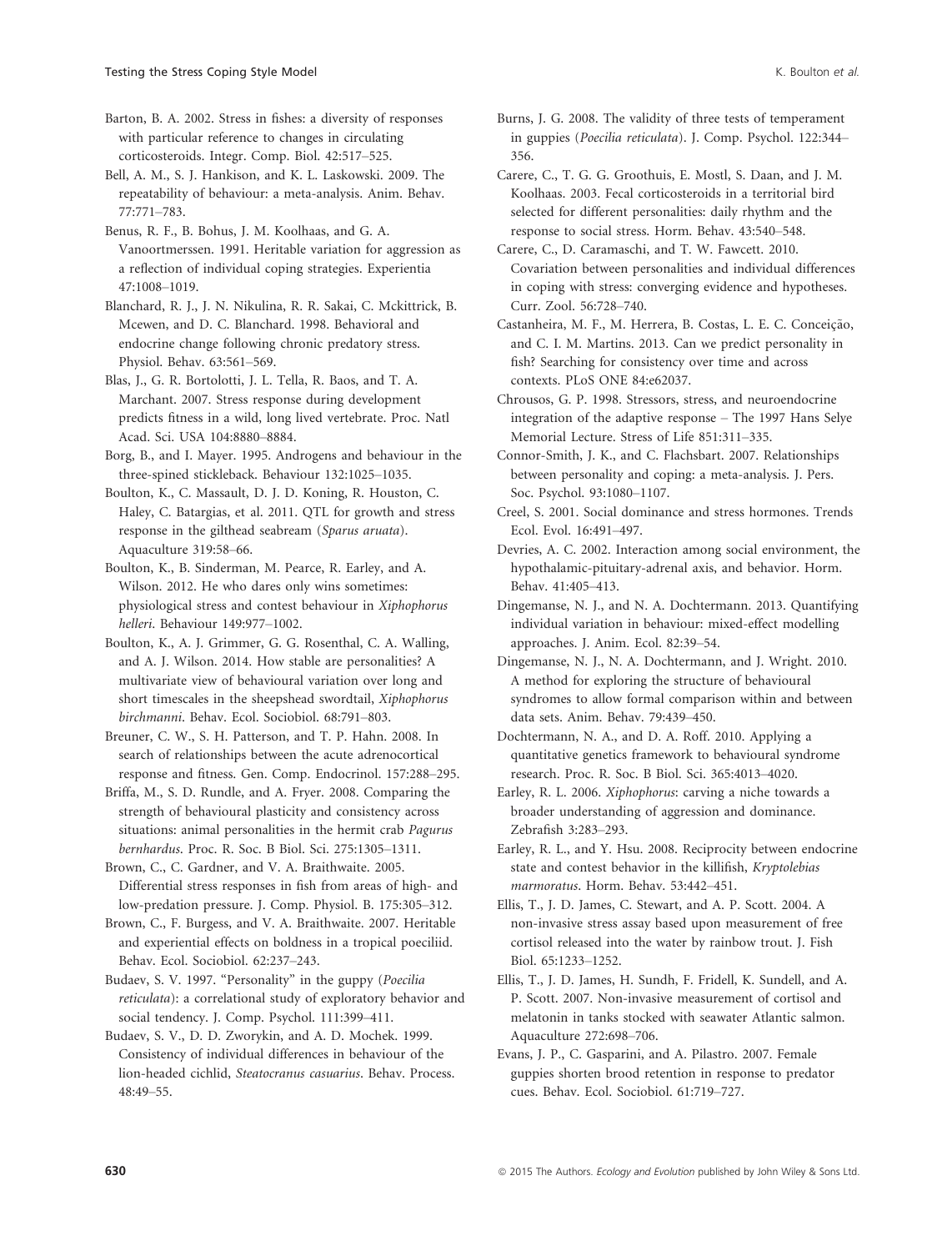Ferrari, C., C. Pasquaretta, C. Carere, E. Cavallone, A. Von Hardenberg, and D. Reale. 2013. Testing for the presence of coping styles in a wild mammal. Anim. Behav. 85:1385– 1396.

Fevolden, S. E., T. Refstie, and B. Gjerde. 1993. Genetic and phenotypic parameters for cortisol and glucose stress response in Atlantic salmon and Rainbow trout. Aquaculture 118:205–216.

Fischer, E. K., R. M. Harris, H. A. Hofmann, and K. L. Hoke. 2014. Predator exposure alters stress physiology in guppies across timescales. Horm. Behav. 65:165–172.

Fraisse, F., and J. F. Cockrem. 2006. Corticosterone and fear behaviour in white and brown caged laying hens. Br. Poult. Sci. 47:110–119.

Gabor, C. R., and A. Contreras. 2012. Measuring water-borne cortisol in Poecilia latipinna: is the process stressful, can stress be minimized and is cortisol correlated with sex steroid release rates? J. Fish Biol. 81:1327–1339.

Gilmour, A. R., B. J. Gogel, B. R. Cullis, and R. Thompson. 2009. ASReml user guide release 3.0. VSNi, Hemel Hempstead, U.K.

Glenn, A. L., A. Raine, R. A. Schug, Y. Gao, and D. A. Granger. 2011. Increased testosterone-to-cortisol ratio in psychopathy. J. Abnorm. Psychol. 120:389–399.

Gosling, S. D., and O. P. John. 1999. Personality dimensions in nonhuman animals: a cross-species review. Curr. Dir. Psychol. Sci. 8:69–75.

Hadfield, J. D. 2010a. MCMC methods for multi-response generalized linear mixed models: the MCMCglmm R package. J. Stat. Softw. 33:1–22.

Hadfield, J. D. (2010b) MCMCglmm course notes. [http://](http://cran.r-project.org/web/packages/MCMCglmm/vignettes/CourseNotes.pdf) [cran.r-project.org/web/packages/MCMCglmm/vignettes/](http://cran.r-project.org/web/packages/MCMCglmm/vignettes/CourseNotes.pdf) [CourseNotes.pdf](http://cran.r-project.org/web/packages/MCMCglmm/vignettes/CourseNotes.pdf), accessed December 2013.

Hessing, M. J. C., A. M. Hagelso, W. G. P. Schouten, P. R. Wiepkema, and J. A. M. Vanbeek. 1994. Individual behavioural and physiological strategies in pigs. Physiol. Behav. 55:39–46.

Huntingford, F. A. 1976. Relationship between anti-predator behavior and aggression among conspecifics in 3-spined stickleback, Gasterosteus aculeatus. Anim. Behav. 24:245–260.

Huntingford, F. A., G. Andrew, S. Mackenzie, D. Morera, S. M. Coyle, M. Pilarczyk, et al. 2010. Coping strategies in a strongly schooling fish, the common carp Cyprinus carpio. J. Fish Biol. 76:1576–1591.

Johnson, E. O., T. C. Kamilaris, G. P. Chrousos, and P. W. Gold. 1992. Mechanisms of stress – a dynamic overview of hormonal and behavioral homeostasis. Neurosci. Biobehav. Rev. 16:115–130.

Kime, D. E., and N. J. Manning. 1982. Seasonal patterns of free and conjugated androgens in the brown trout Salmo trutta. Gen. Comp. Endocrinol. 48:222–231.

Koolhaas, J. M., S. F. Deboer, and B. Bohus. 1997. Motivational systems or motivational states: behavioural and physiological evidence. Appl. Anim. Behav. Sci. 53:131–143.

Koolhaas, J. M., S. M. Korte, S. F. De Boer, B. J. Van Der Vegt, C. G. Van Reenen, H. Hopster, et al. 1999. Coping styles in animals: current status in behavior and stress-physiology. Neurosci. Biobehav. Rev. 23:925–935.

Koolhaas, J. M., S. F. De Boer, C. M. Coppens, and B. Buwalda. 2010. Neuroendocrinology of coping styles: towards understanding the biology of individual variation. Front. Neuroendocrinol. 31:307–321.

Koolhaas, J. M., A. Bartolomucci, B. Buwalda, S. F. De Boer, G. Flugge, S. M. Korte, et al. 2011. Stress revisited: a critical evaluation of the stress concept. Neurosci. Biobehav. Rev. 35:1291–1301.

Korte, S. M., J. M. Koolhaas, J. C. Wingfield, and B. S. Mcewen. 2005. The Darwinian concept of stress: benefits of allostasis and costs of allostatic load and the trade-offs in health and disease. Neurosci. Biobehav. Rev. 29:3–38.

Levine, S., and H. Ursine. 1991. What is stress? Pp. 3–21 in M. R. Brown, G. F. Koob and C. River, eds. Stress: neurobiology and neuroendocrinology. Marcel Dekker Inc., New York.

Massault, C., B. Hellemans, B. Louro, C. Batargias, J. K. J. Van Houdt, A. Canario, et al. 2010. QTL for body weight, morphometric traits and stress response in European sea bass Dicentrarchus labrax. Anim. Genet. 41:337–345.

Mayer, I., B. Borg, and R. Schulz. 1990. Seasonal changes in and effect of castration/androgen replacement on the plasma-levels of five androgens in the male three-spined stickleback, Gasterosteus aculeatus L. Gen. Comp. Endocrinol. 79:23–30.

Mommsen, T. P., M. M. Vijayan, and T. W. Moon. 1999. Cortisol in teleosts: dynamics, mechanisms of action, and metabolic regulation. Rev. Fish Biol. Fisheries 9:211–268.

Netherton, J. D., M. S. Grober, and R. L. Earley. 2004. Temporal decay of cortisol in green swordtail fish (Xiphophorus helleri) following aggressive encounters: differences between winners and losers? Horm. Behav.  $46:117-118$ 

Oliveira, R. F., K. Hirschenhauser, L. A. Carneiro, and A. V. M. Canario. 2002. Social modulation of androgen levels in male teleost fish. Comp. Biochem. Physiol. B Biochem. Mol. Biol. 132:203–215.

Øverli, Ø., C. Sorensen, K. G. T. Pulman, T. G. Pottinger, W. J. Korzan, C. H. Summers, et al. 2007. Evolutionary background for stress-coping styles: relationships between physiological, behavioral, and cognitive traits in non-mammalian vertebrates. Neurosci. Biobehav. Rev. 31:396–412.

Pellis, S. M., and M. M. Mckenna. 1992. Intrinsic and extrinsic influences on play fighting in rats – effects of dominance, partners playfulness, temperament and neonatal exposure to testosterone propionate. Behav. Brain Res. 50:135–145.

Pickering, A. D., and T. G. Pottinger. 1989. Stress responses and disease resistance in salmonid fish – effects of chronic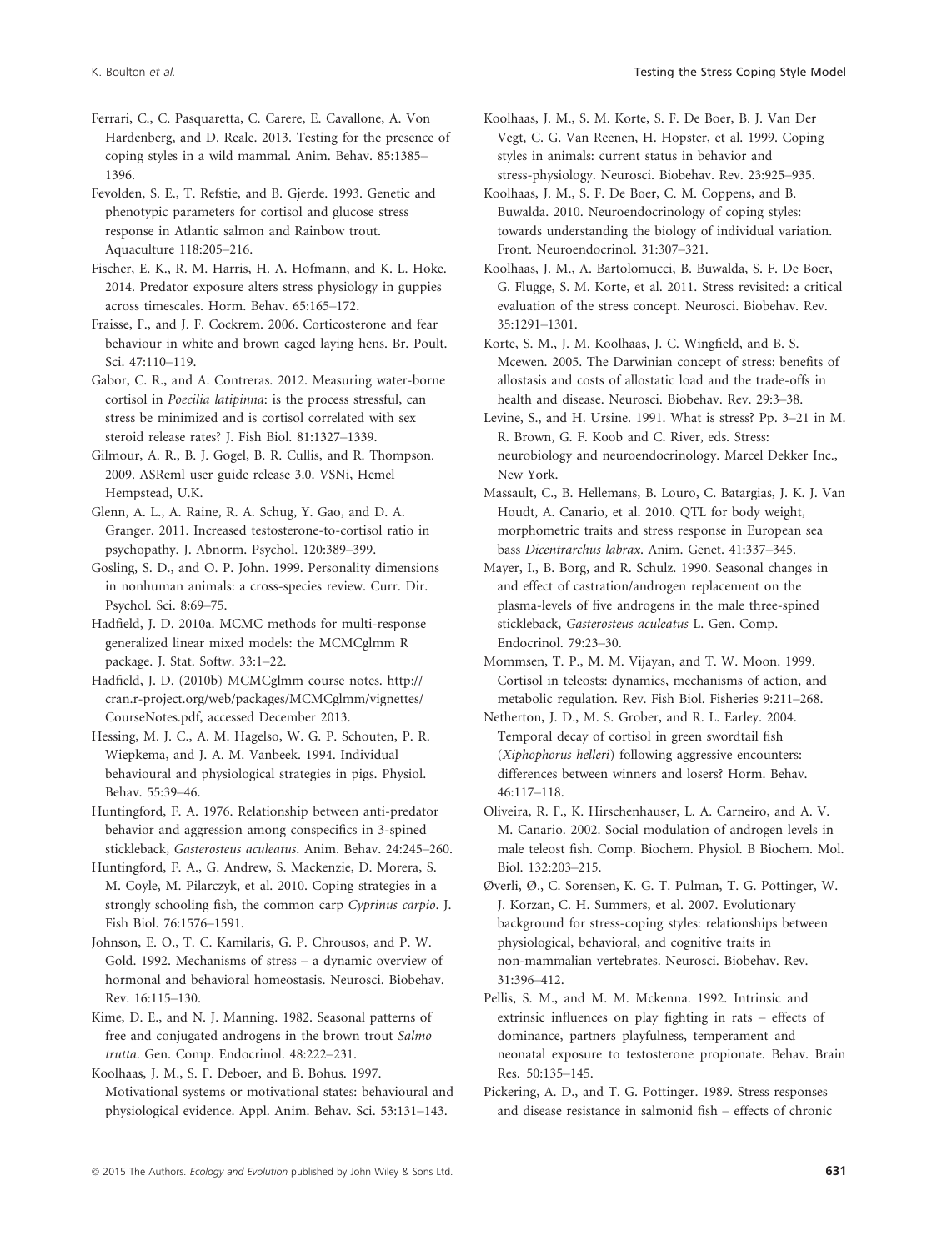elevation of plasma-cortisol. Fish Physiol. Biochem. 7:253– 258.

Pottinger, T. G. 2010. A multivariate comparison of the stress response in three salmonid and three cyprinid species: evidence for inter-family differences. J. Fish Biol. 76:601– 621.

Pottinger, T. G., and T. R. Carrick. 1999. Modification of the plasma cortisol response to stress in rainbow trout by selective breeding. Gen. Comp. Endocrinol. 116:122–132.

Raoult, V., C. Brown, A. Zuberi, and J. E. Williamson. 2012. Blood cortisol concentrations predict boldness in juvenile mulloway (Argyosomus japonicus). J. Ethol. 30:225–232.

Reale, D., S. M. Reader, D. Sol, P. T. Mcdougall, and N. J. Dingemanse. 2007. Integrating animal temperament within ecology and evolution. Biol. Rev. 82:291–318.

Rudin, F. S., and M. Briffa. 2012. Is boldness a resource-holding potential trait? Fighting prowess and changes in startle response in the sea anemone, Actinia equina. Proc. R. Soc. B Biol. Sci. 279:1904–1910.

Scott, A. P., and T. Ellis. 2007. Measurement of fish steroids in water – a review. Gen. Comp. Endocrinol. 153:392–400.

Scott, A. P., and N. R. Liley. 1994. Dynamics of excretion of 17-alpha,20-beta-dihydroxy-4-pregnen-3-one 20-sulfate, and of the glucuronides of testosterone and 17-beta-estradiol, by urine of reproductively mature male and female rainbow-trout (Oncorhynchus-mykiss). J. Fish Biol. 44:117– 129.

Sebire, M., I. Katsiadaki, and A. P. Scott. 2007. Non-invasive measurement of 11-ketotestosterone, cortisol and androstenedione in male three-spined stickleback (Gasterosteus aculeatus). Gen. Comp. Endocrinol. 152:30–38.

Selye, H. 1973. Evolution of stress concept. Am. Sci. 61:692– 699.

Sgoifo, A., S. F. De Boer, B. Buwalda, G. Korte-Bouws, J. Tuma, B. Bohus, et al. 1998. Vulnerability to arrhythmias during social stress in rats with different sympathovagal balance. Am. J. Physiol. Heart Circ. Physiol. 275:H460– H466.

Sih, A., A. Bell, and J. C. Johnson. 2004. Behavioral syndromes: an ecological and evolutionary overview. Trends Ecol. Evol. 19:372–378.

Silberg, J., A. Pickles, M. Rutter, J. Hewitt, E. Simonoff, H. Maes, et al. 1999. The influence of genetic factors and life stress on depression among adolescent girls. Arch. Gen. Psychiatry 56:225–232.

Sloman, K. A., N. B. Metcalfe, A. C. Taylor, and K. M. Gilmour. 2001. Plasma cortisol concentrations before and after social stress in rainbow trout and brown trout. Physiol. Biochem. Zool. 74:383–389.

Stram, D. O., and J. W. Lee. 1994. Variance-components testing in the longitudinal mixed effects model. Biometrics 50:1171–1177.

Sutherland, M. A., and F. J. Huddart. 2012. The effect of training first-lactation heifers to the milking parlor on the behavioral reactivity to humans and the physiological and behavioral responses to milking and productivity. J. Dairy Sci. 95:6983–6993.

Taves, M. D., J. K. Desjardins, S. Mishra, and S. Balshine. 2009. Androgens and dominance: sex-specific patterns in a highly social fish (Neolamprologus pulcher). Gen. Comp. Endocrinol. 161:202–207.

Thaker, M., S. L. Lima, and D. K. Hews. 2009. Acute corticosterone elevation enhances antipredator behaviors in male tree lizard morphs. Horm. Behav. 56:51–57.

Thomson, J. S., P. C. Watts, T. G. Pottinger, and L. U. Sneddon. 2011. Physiological and genetic correlates of boldness: characterising the mechanisms of behavioural variation in rainbow trout, Oncorhynchus mykiss. Horm. Behav. 59:67–74.

Toms, C. N., D. J. Echevarria, and D. J. Jouandot. 2010. A methodological review of personality-related studies in fish: focus on the shy-bold axis of behavior. Int. J. Comp. Psychol. 23:1–25.

Van Reenen, C. G., N. E. O'connell, J. T. N. Van Der Werf, S. M. Korte, H. Hopster, R. B. Jones, et al. 2005. Responses of calves to acute stress: individual consistency and relations between behavioral and physiological measures. Physiol. Behav. 85:557–570.

Veenema, A. H. 2009. Early life stress, the development of aggression and neuroendocrine and neurobiological correlates: what can we learn from animal models? Front. Neuroendocrinol. 30:497–518.

Verbeek, M. E. M., A. Boon, and P. J. Drent. 1996. Exploration, aggressive behavior and dominance in pair-wise confrontations of juvenile male great tits. Behaviour 133:945–963.

Verbeek, P., T. Iwamoto, and N. Murakami. 2008. Variable stress-responsiveness in wild type and domesticated fighting fish. Physiol. Behav. 93:83–88.

Visscher, P. M. 2006. A note on the asymptotic distribution of likelihood ratio tests to test variance components. Twin Res. Hum. Genet. 9:490–495.

Wechsler, B. 1995. Coping and coping strategies – a behavioural review. Appl. Anim. Behav. Sci. 43:123–134.

Wendelaar Bonga, S. E. 1997. The stress response in fish. Physiol. Rev. 77:591–625.

Wesley, R. L., A. F. Cibils, J. T. Mulliniks, E. R. Pollak, M. K. Petersen, and E. L. Fredrickson. 2012. An assessment of behavioural syndromes in rangeland-raised beef cattle. Appl. Anim. Behav. Sci. 139:183–194.

Wilson, D. S. 1998. Adaptive individual differences within single populations. Philos. Trans. R. Soc. B Biol. Sci. 353:199–205.

Wilson, D. S., A. B. Clark, K. Coleman, and T. Dearstyne. 1994. Shyness and boldness in humans and other animals. Trends Ecol. Evol. 9:442–446.

Wilson, A. J., D. Reale, M. N. Clements, M. M. Morrissey, E. Postma, C. A. Walling, et al. 2010. An ecologist's guide to the animal model. J. Anim. Ecol. 79:13–26.